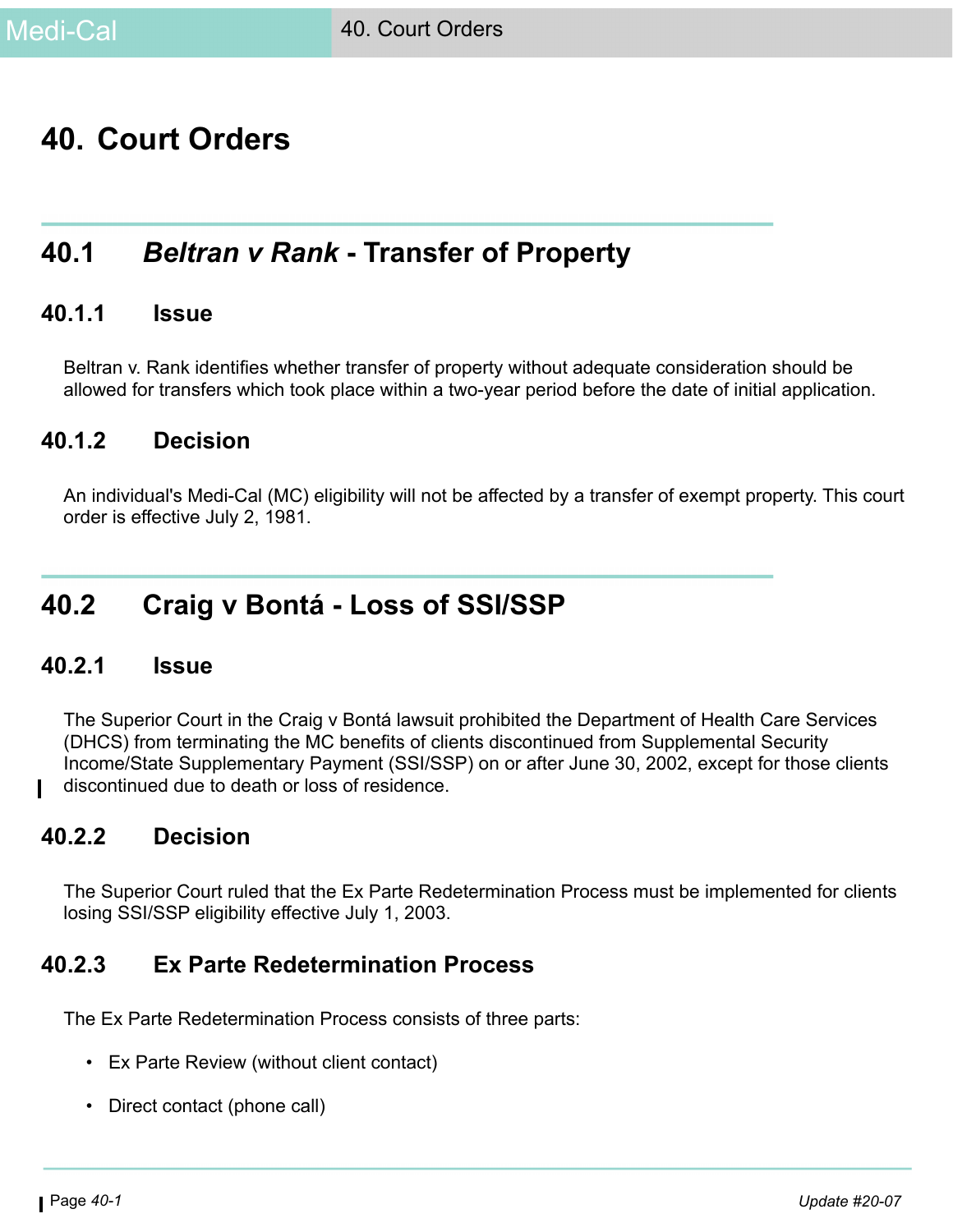• Request for information

#### **Ex Parte Review**

The Ex Parte review involves evaluation of all sources of information available to the EW to make a MC redetermination. Information sources include the following:

- Information from the Social Security Administration through the State Data Exchange (SDX) on MEDS. However, Social Security Administration does not calculate income the same way that the MC program determines income. Therefore, verification of this information is necessary.
- Craig v Bontá cases and/or cases of any of their immediate family members, which are open or were closed within the last 45 days (MC, CalWORKs (CW), CalFresh (CF), General Assistance (GA), etc.).
- Other sources of relevant information, including Income Eligibility Verification System (IEVS), Systematic Alien Verification for Entitlements (SAVE), Medi-Cal Eligibility Data System (MEDS) and the Federal Data Services Hub (Federal Hub).
- Incarceration information can be found on [INQU] MEDS screen. [Refer to MEDS Handbook Chapter 1 for more information on [INQU] and to Clerical Handbook Chapter 5.5 for instructions of the EW32 online transaction to remove suspension or to correct the existing incarceration information.]

If the EW cannot establish continued MC eligibility after the Ex Parte review, then the EW must contact the client either by direct contact or written request for information.

#### **Direct Contact**

The EW must attempt to contact the Craig v Bontá client if MC eligibility cannot be established by the Ex Parte review. The client's telephone number is displayed on the Address Inquiry [INQA] Screen on MEDS. If the telephone number is not available on the [INQA] screen, or the number is incorrect, then a written request for information is required.

The EW must inform the client that his/her MC eligibility is being redetermined and more information is needed to confirm continued eligibility.



### **Reminder:**

All telephone contacts must be clearly documented in the **Search Case Comments** window.

If the EW's efforts to obtain the necessary information to redetermine eligibility after Ex Parte review and telephone contact have failed, then the EW should send a written request for information.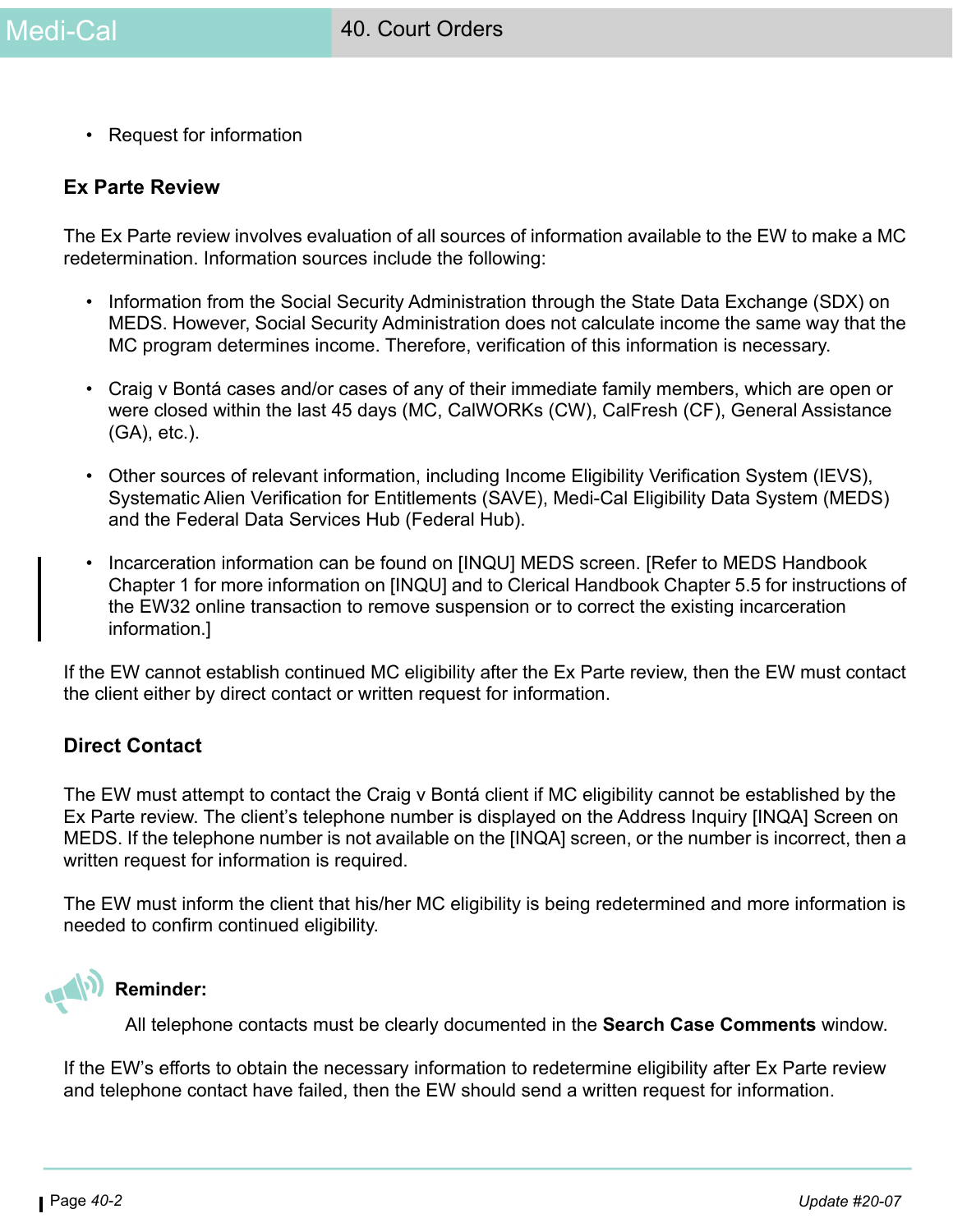#### **Request for Information**

When the Ex Parte review and telephone contact have NOT been successful, the EW must send the "Request for Information" (MC 355) or "Request for Tax Household Information" (SCD 2350) depending on potential eligibility for MAGI MC or Non-MAGI MC.

EWs may not request information that:

- Has previously been provided,
- Is not subject to change, or
- Is not necessary to complete a MC eligibility redetermination.

#### **When Written Requests are Not Required**

Written requests for information are not required in the following situations:

- If the telephone contact establishes continued MC eligibility, or
- If the telephone contact with the client establishes ineligibility for MC.

# **40.2.4 MC 355 or SCD 2350 Timelines**

Craig v Bontá clients MUST be given a minimum of 30 days to respond to the written request for information.

| If the client                                                                                    | Then the EW must                                                                                                                                                                                                                               |
|--------------------------------------------------------------------------------------------------|------------------------------------------------------------------------------------------------------------------------------------------------------------------------------------------------------------------------------------------------|
| Does not return the completed<br>form or provide the required<br>information to the EW within 30 | • Send the client an SCD 50 requesting the missing information and explain that their<br>MC will discontinue if they do not provide the information.                                                                                           |
| days of the date the EW mailed the<br>form,                                                      | • If after 10 days the client still has not provided the information, send a discontinuance<br>Notice of Action (NOA) stating that his/her eligibility will be terminated 10 days from<br>the date of the NOA and the reasons for termination. |
| Submits an incomplete form or<br>partial information within 30 days,                             | • Attempt to contact the client either by telephone or in writing to request the<br>necessary information.                                                                                                                                     |
|                                                                                                  | • If the client does not provide the necessary information to the EW within 10 days<br>from the date the EW contacts the client about the incomplete form/partial<br>information, a 10-day discontinuance NOA of MC eligibility must be sent.  |
|                                                                                                  | <b>Reminder:</b> All telephone contacts must be clearly documented in the case record.                                                                                                                                                         |
| Submits the needed information or<br>returns the form within 90 days of                          | Determine eligibility as though the form had been submitted in a timely manner.<br>$\bullet$<br>If the client is found eligible, the discontinuance must be rescinded.<br>$\bullet$                                                            |
| the discontinuance,                                                                              |                                                                                                                                                                                                                                                |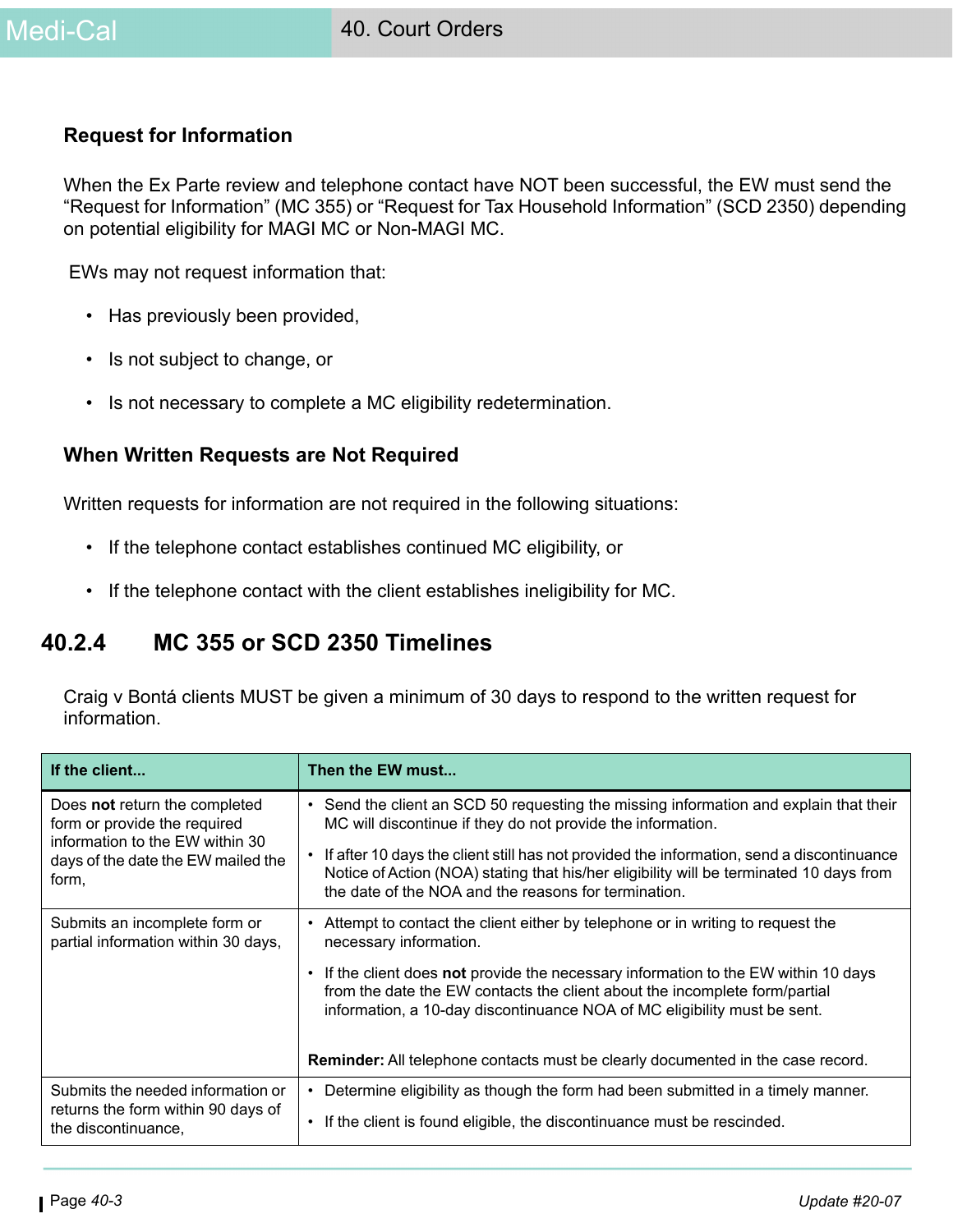**Note:** 

The steps outlined above are general guidance for the Craig v Bontá redetermination process. Actual business processes may vary depending on individual office needs. EWs should ask their supervisors for more information on business process.

# **40.2.5 When an Ex Parte Redetermination is Not Necessary**

An Ex Parte Redetermination is not necessary in the following situations:

| If                                                                                            | Then                                                                                                                |  |
|-----------------------------------------------------------------------------------------------|---------------------------------------------------------------------------------------------------------------------|--|
| The facts clearly demonstrate that a Craig v<br>Bontá client is not eligible for MC due to an | Benefits must be discontinued WITHOUT an Ex Parte Redetermination.                                                  |  |
| event such as:                                                                                | <b>NOTE:</b> The [INQP], [INQM], and [INQX] MEDS screens indicate if a<br>person is deceased or moved out of state. |  |
| $\cdot$ Death, or                                                                             |                                                                                                                     |  |
| • Loss of California residency.                                                               |                                                                                                                     |  |
| The EW receives a written request from a Craig                                                | The EW does not have to complete an Ex Parte Redetermination.<br>$\bullet$                                          |  |
| v Bontá client to discontinue MC benefits,                                                    | • Send the client's written request to IDM.                                                                         |  |
|                                                                                               | Clearly document in the Search Case Comments window.                                                                |  |
|                                                                                               | Send the appropriate NOA.                                                                                           |  |

# **40.2.6 Craig v Bontá Redetermination Process**

Follow the guidelines below to re-evaluate MC eligibility for Craig v Bontá clients:

| <b>STEP</b> | <b>WHO</b>  | <b>ACTION</b>                                          |
|-------------|-------------|--------------------------------------------------------|
| . .         | <b>DHCS</b> | Forwards listing of Craig v Bontá clients to counties. |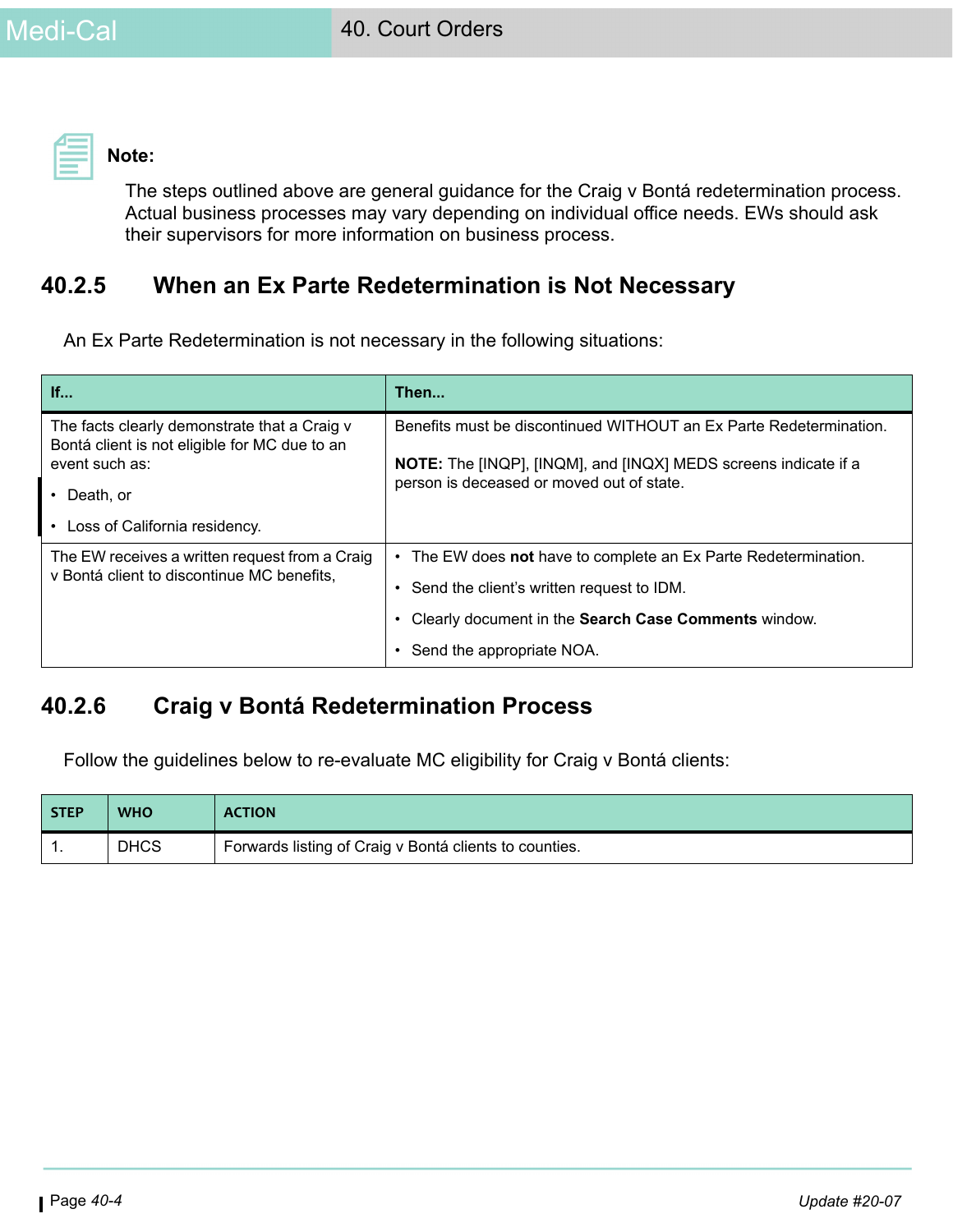# Medi-Cal

| <b>STEP</b> | <b>WHO</b>                                                                                                      | <b>ACTION</b>                                                                                                                                                                  |
|-------------|-----------------------------------------------------------------------------------------------------------------|--------------------------------------------------------------------------------------------------------------------------------------------------------------------------------|
| 2.          | Designated                                                                                                      | • Receives listing of Craig v Bontá clients.                                                                                                                                   |
|             | <b>Clerical Staff</b>                                                                                           | • Identifies if a Craig v Bontá case is assigned to another office. If so, the appropriate information<br>must be forwarded to the office where the case is assigned.          |
|             |                                                                                                                 | • Completes the "Identification & Intake Record" (SCD 41) for each Craig v Bontá client included in<br>the Craig v Bontá Listing (client's information is obtained from MEDS). |
|             |                                                                                                                 | • Performs file clearance procedures for each Craig v Bontá client (prints appropriate CalWIN and<br>MEDS screens).                                                            |
|             |                                                                                                                 | • Completes case processing per district office procedures.                                                                                                                    |
|             |                                                                                                                 | • Sends "MC Informational Craig v Bontá Packet," page 40-11 to all Craig v Bontá<br>clients.                                                                                   |
|             | <b>REMINDER:</b> Craig v Bontá clients are NOT required to submit a MC application or<br>redetermination form.  |                                                                                                                                                                                |
|             | • Assigns case to an EW for MC eligibility redetermination (the EW may be in a Continuing or<br>Intake office). |                                                                                                                                                                                |
| 3.          | EW                                                                                                              | • Receives assigned case from clerical staff.                                                                                                                                  |
|             |                                                                                                                 | Completes Ex Parte Redetermination Process.<br>$\bullet$                                                                                                                       |
|             |                                                                                                                 | • Sends appropriate NOA(s). For negative actions (i.e., discontinuance or SOC), send the<br>appropriate 10-day NOA(s).                                                         |
|             |                                                                                                                 | • Check MEDS after 2 business days.                                                                                                                                            |
|             |                                                                                                                 | <b>REMINDER:</b> EW may need to complete a "Request for Online Action" (SCD 1296) to send a MEDS<br>transaction to add/activate/change/terminate eligibility in MEDS.          |

# **40.2.7 Case Assignment for Craig v Bontá**

Follow the chart below for case assignment:

| <b>Open CalWIN Case</b> | Caseload                           | <b>Assignment</b>                                                   |
|-------------------------|------------------------------------|---------------------------------------------------------------------|
| No                      | N/A                                | Medi-Cal Benefits Assistance (MBA)                                  |
| Yes                     | A7QB                               | MBA                                                                 |
|                         | MC-Only Caseloads (excluding A7QB) | Benefits Service Center (BSC)                                       |
|                         | <b>Other Caseloads</b>             | Assigned District Office (i.e. North County, South<br>County, etc.) |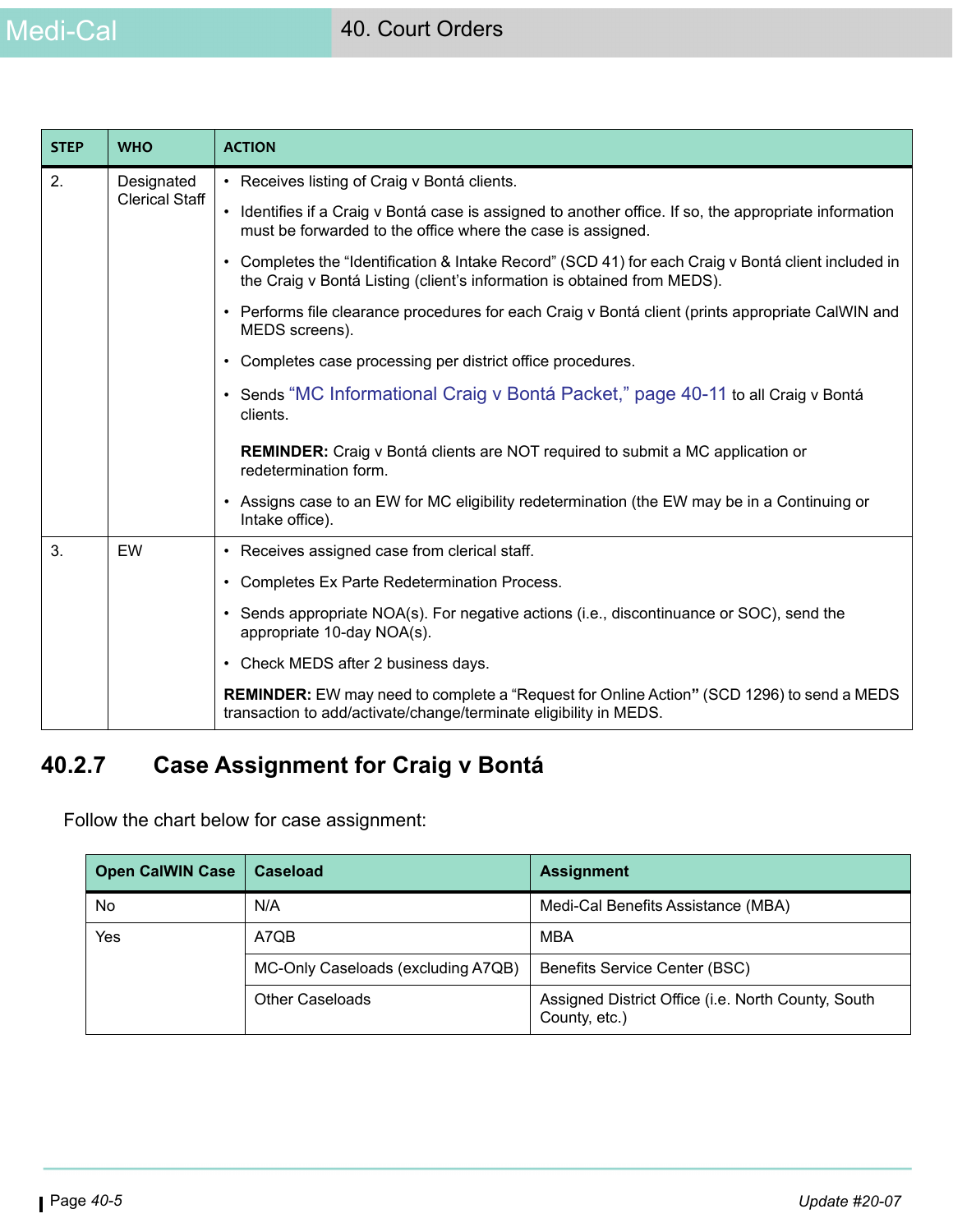# **40.2.8 DDSD Disability Referral Packets**

A "LIMITED" DDSD referral packet must be sent on all Craig v Bontá disability redetermination referrals including SSI/SSP discontinuance reasons other than "Cessation of Disability." If the client was discontinued for "Cessation of Disability" and claims a different disabling condition, then a "FULL" DDSD referral packet must be submitted.

[Refer to "Options to Process Disability Evaluation Referral Packets," page 22-60]

# **40.2.9 Aid Codes Under State Control**

Due to the Craig v Bontá lawsuit, DHCS created three MEDS aid codes for the aged, blind, and disabled population losing their SSI-based MC. They are as follows:

| <b>State-Controlled Aid Codes</b> | <b>Description</b>                                      |
|-----------------------------------|---------------------------------------------------------|
| 1E                                | Craig v Bontá Continued MC eligibility for the Aged     |
| 2E                                | Craig v Bontá Continued MC eligibility for the Blind    |
| 6E                                | Craig v Bontá Continued MC eligibility for the Disabled |
| 6N                                | Former SSI NLD in SSI Appeals Status                    |



The State will maintain control or discontinue the MC benefits for those clients who are appealing Social Security Administration findings of "no longer disabled," clients who have moved out of state, or persons discontinued due to death or incarceration.

# **40.2.10 Exception Eligibles Report**

"Exception Eligibles" reports were originally designed to track cases that were the result of exceptional circumstances such as the *Edwards* and *Burman* lawsuit cases, Accelerated Enrollment (AE), Breast and Cervical Cancer Treatment Program (BCCTP), CHDP Gateway, and the Single Point of Entry (SPE) child cases. This report now includes the Craig v Bontá cases.

DHCS sends the "Exception Eligibles" tracking reports on a monthly basis as the primary tool for processing the Craig v Bontá cases. All the clients in **aid codes 1E, 2E,** and **6E** are identified on this report and on the renewal MEDS alert listing with MEDS alert number 9546, 9548, 9582 and 9583.

[Refer to MEDS Handbook Chapter 11 for how to process the renewal Craig v. Bontá MEDS alerts.]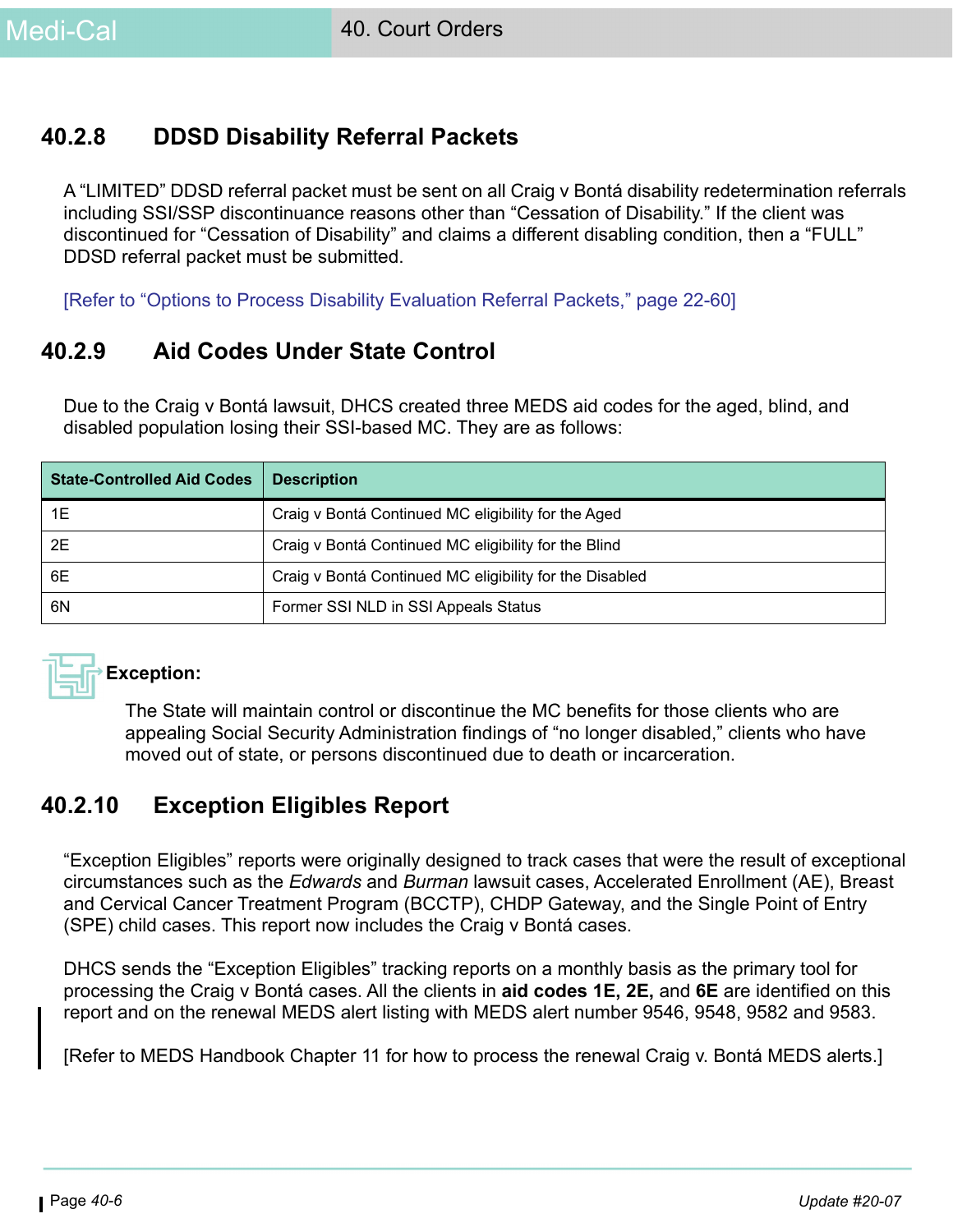# **40.2.11 Identification of Craig v Bontá Clients Groups by Codes**

The discontinued SSI/SSP groups are being tracked and identified by assigning special codes in the [Pickle] fields on MEDS, refer to [MEDS Quick Reference Guide.](https://ssaconnect.sccgov.org/ssa_departments/debs_program/Documents/reference_materials/meds_qrg.pdf) The impacted groups whose aid codes were transferred to the Craig v Bontá aid codes are the following:

- No Longer Disabled
- Disabled Adult Child
- Disabled Widow(er)s
- Pickle
- All Others Discontinued from SSI/SSP Benefits (i.e., excess income, excess property, etc.)
- Clients in Long Term Care.

### **Exception:**

Since MEDS does not currently have the information necessary to identify clients who were receiving In-Home Supportive Services (IHSS) at the time they were discontinued from SSI/SSP, those IHSS clients will not have a unique [Pickle Status], but will have one of the [Pickle Types] codes identified below.

The codes placed in the [Pickle Type] and [Pickle Status] fields on MEDS allows DHCS to track eligibility and to group clients on the county reports. The groups identified below must not be discontinued from MC without first receiving an Ex Parte Redetermination as required by Welfare and Institutions Code, Section 14005.37.

### <span id="page-6-0"></span>**Loss of SSI/SSP Due to Disability Group**

Clients losing SSI/SSP eligibility on the basis that they are no longer disabled will continue to be placed in the MC **aid code 6N** for three months to allow time for an appeal to Social Security Administration.

- If the appeal is filed within the three-month period, the MEDS programming edits from the SDX file will register that an Social Security Administration appeal is in progress and will keep the client in the full-scope **aid code 6N** until the appeal process ends.
- If the client loses his/her appeal or the appeal is not filed within the three months, MEDS programming logic will change the **6N aid code** to a **6E aid code** to ensure the client is reported on the "Exception Eligibles" tracking report. Once these clients appear on this report, the Ex Parte Redetermination Process must be completed.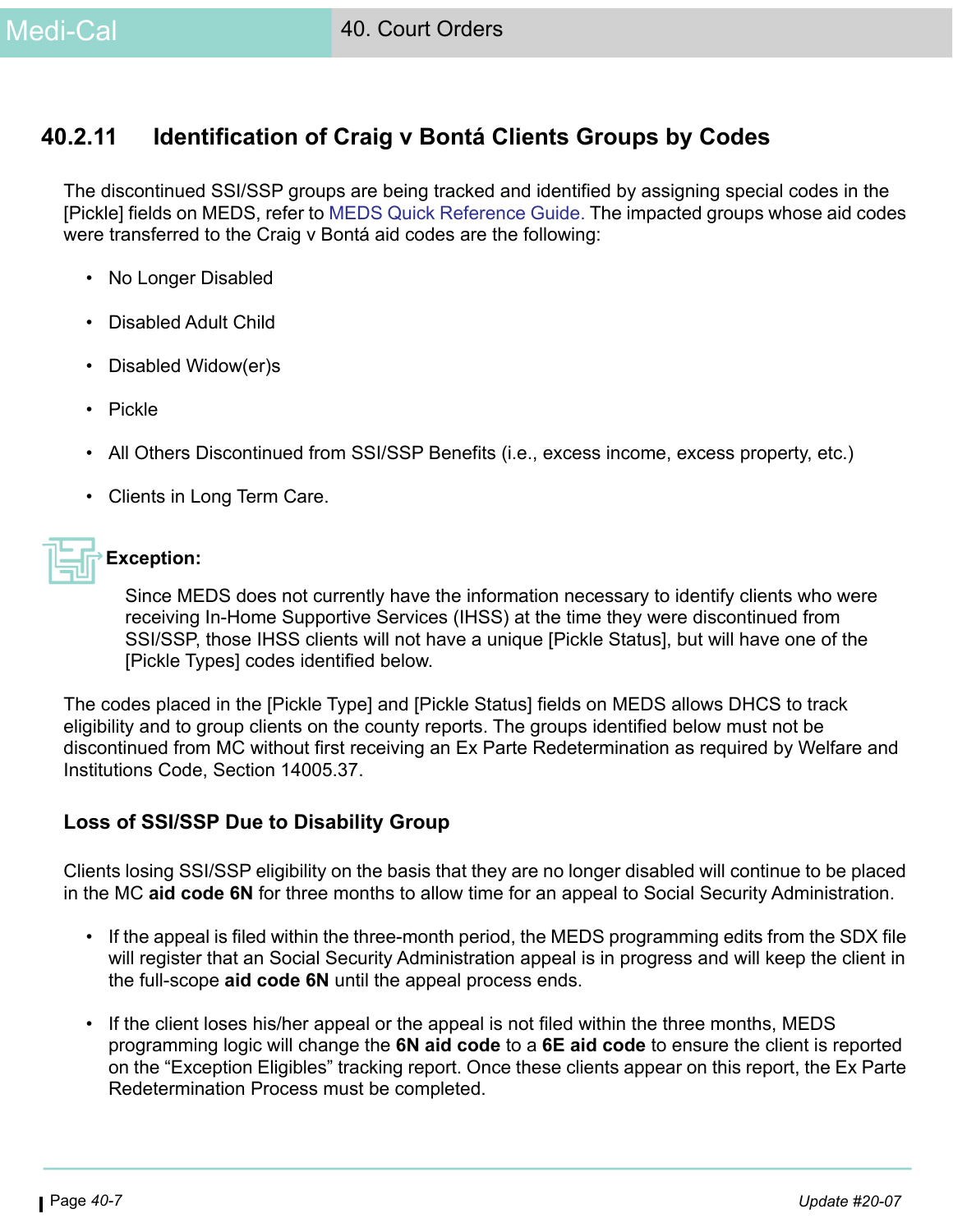• Code **"D"** will be placed in the [Pickle Type] field on MEDS to identify this unique population. There are no special eligibility determination procedures for this group other than the ["Ex Parte](#page-0-0)  [Redetermination Process," page 40-1.](#page-0-0)

### **Disabled Adult Child (DAC) Group**

The Disabled Adult Child (DAC) clients will automatically be moved into **aid code 2E** or **6E**. Code **"T"** will be placed in the [Pickle Type] field on MEDS to identify this unique population. Upon seeing the **"T"** on the MEDS record, EWs must complete an eligibility determination for the DAC program when evaluating the case under the ["Ex Parte Redetermination Process," page 40-1](#page-0-0) following the Pickle regulations.

### **Disabled Adult Widow(er)s Group**

The Disabled Widow(er)s and surviving divorced spouses will automatically be moved into **aid code 6E**. Code **"W"** will be placed in the [Pickle Type] field on MEDS to identify this unique population. Upon seeing the **"W"** on the MEDS record, EWs must complete an eligibility determination for the Disabled Widow(er)s program when evaluating the case under the ["Ex Parte Redetermination Process," page](#page-0-0)  [40-1](#page-0-0) following the Pickle regulations.

#### **Pickle Group**

The aged, blind and disabled Pickle clients will automatically be moved into **aid code 1E, 2E** or **6E**. Code **"C"** will be placed in the [Pickle Type] field on MEDS to identify this unique population. Upon seeing the **"C"** on the MEDS record, EWs must complete an eligibility determination for the Pickle program when evaluating the case under the ["Ex Parte Redetermination Process," page 40-1](#page-0-0) following the normal Pickle regulations.

### **All Other Discontinued from SSI/SSP Benefits**

Clients losing SSI/SSP eligibility, who do not fall into one of the specific groups above, will automatically be transferred into **aid code 1E, 2E** or **6E** and code **"X"** will be placed in the [Pickle Type] field on MEDS. There are no special eligibility determination procedures for this group other than the ["Ex Parte](#page-0-0)  [Redetermination Process," page 40-1](#page-0-0).

# **40.2.12 Alleged Disability**

The client can be granted MC on the basis of alleged disability if there is a new condition (different from what Social Security Administration based the cessation of disability).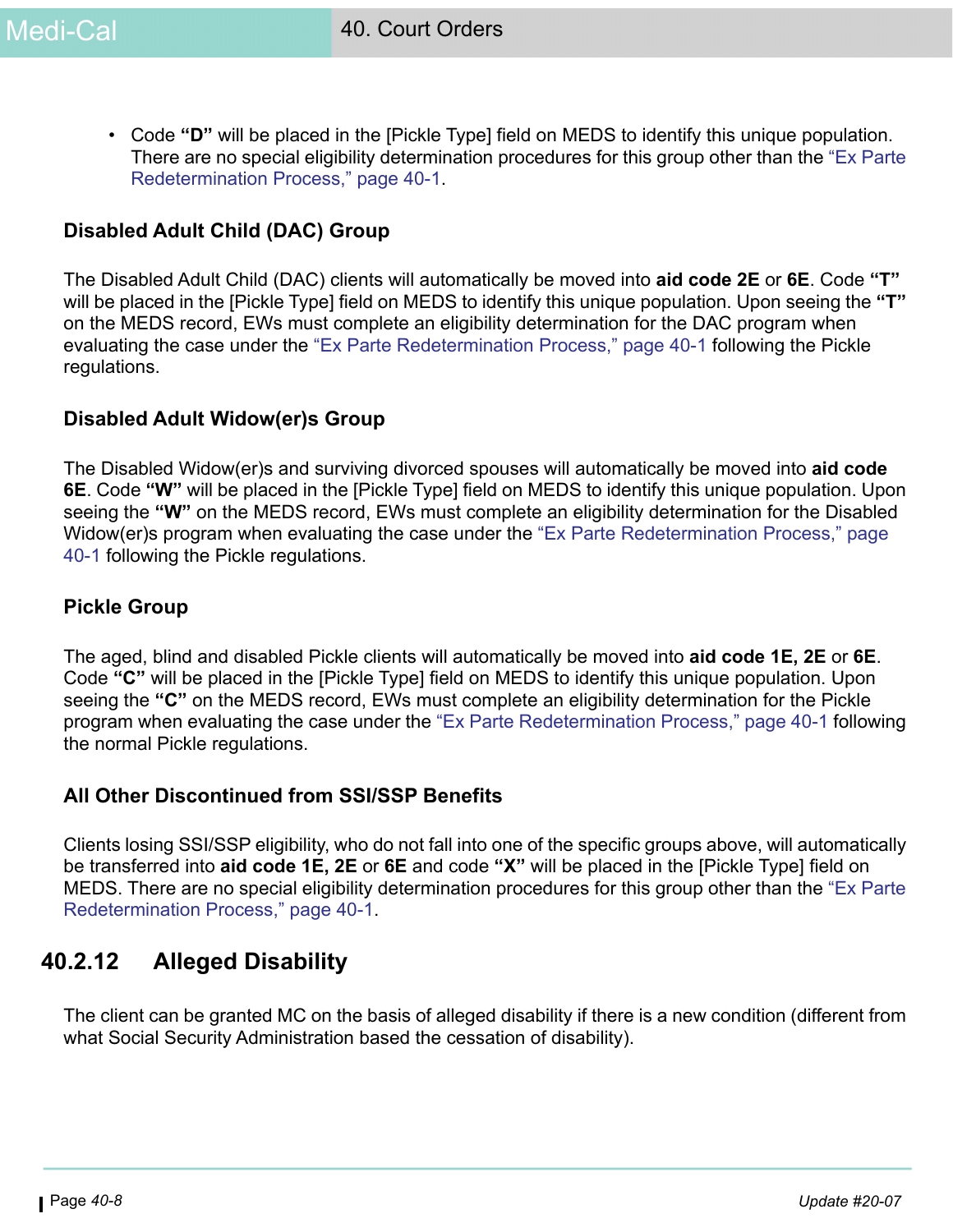# **40.2.13 ICTs and Craig v Bontá Clients**

When the original (Sending) County receives the "Exception Eligibles" report and finds the Craig v Bontá client moved to another county, the Sending County must do an Inter County Transfer (ICT) to the new (Receiving) County. The Receiving County is responsible for the Ex Parte Redetermination Process.

The Sending County must report the residence address change to MEDS so that the individual will appear in the Receiving County's "Exception Eligibles" report. The Sending County must include in the ICT packet the "Medi-Cal Intercounty Transfer" (MC 360) form, clearly documented as an ICT for a Craig v Bontá client, all appropriate MEDS screens, and any other pertinent information.

# **40.2.14 CEC and Craig v Bontá Children**

Continuous Eligibility for Children (CEC) for Craig v Bontá children applies as follows:

| If the SSI/SSP<br><b>Redetermination has been</b> | Then                                                                                                                                                                                                                                                                                                                                                                                                                                                        |
|---------------------------------------------------|-------------------------------------------------------------------------------------------------------------------------------------------------------------------------------------------------------------------------------------------------------------------------------------------------------------------------------------------------------------------------------------------------------------------------------------------------------------|
| LESS than 12 months,                              | • An Ex Parte review (no client contact) is required. Use the information from existing<br>case records, MEDS, SAVE and IEVS.                                                                                                                                                                                                                                                                                                                               |
|                                                   | • The EW must place the Craig v Bontá child in the appropriate CEC aid code and set<br>the redetermination date for 12 months from the last SSI/SSP determination date.<br>Unless there is conflicting information, the EW must not contact the child or the<br>child's parents/caretaker relatives for additional information. The child is eligible for<br>CEC for the remaining 12 months from the last SSI/SSP determination date until the<br>next RD. |
|                                                   | • The EW must make sure that the 12-month CEC Time Clock in the Collect<br>Individual Time Clock Detail window is correct. The begin date must be the date of<br>the last SSI/SSP determination and end date to be the next RD.                                                                                                                                                                                                                             |
|                                                   | • If the child did not live with the parent (when on SSI), use the income as shown on<br>MEDS INQX screen as the child's income. Evaluate the child for MAGI MC. If the<br>child is ineligible for MAGI MC, then set up the child on CEC and do not contact the<br>child.                                                                                                                                                                                   |
|                                                   | <b>NOTE:</b> To determine whether the discontinued SSI child lived with a parent (when on<br>SSI), check the SSI-LVG-ARR-CD in the INQX screen. A code of "C" means the child<br>lived with the parent. [Refer to Chapter 12, Section 12.2.228 "SSI-LVG-ARR-CD,"<br>page-98] of the UGSS Handbook for additional codes.                                                                                                                                     |
|                                                   | • If the REDET-DT field on the MEDS [INQM] screen does not show a redetermination<br>date, check Title XVI section of the IEVS report for the "Date of Last Redetermination."                                                                                                                                                                                                                                                                               |
|                                                   | • If neither the INQM nor IEVS has the last redetermination date, the EW must contact<br>the Social Security Administration to obtain this date via "Referral To/From Social<br>Security" (SCD 169) and clearly indicate that the request is about a Craig v Bontá client.                                                                                                                                                                                  |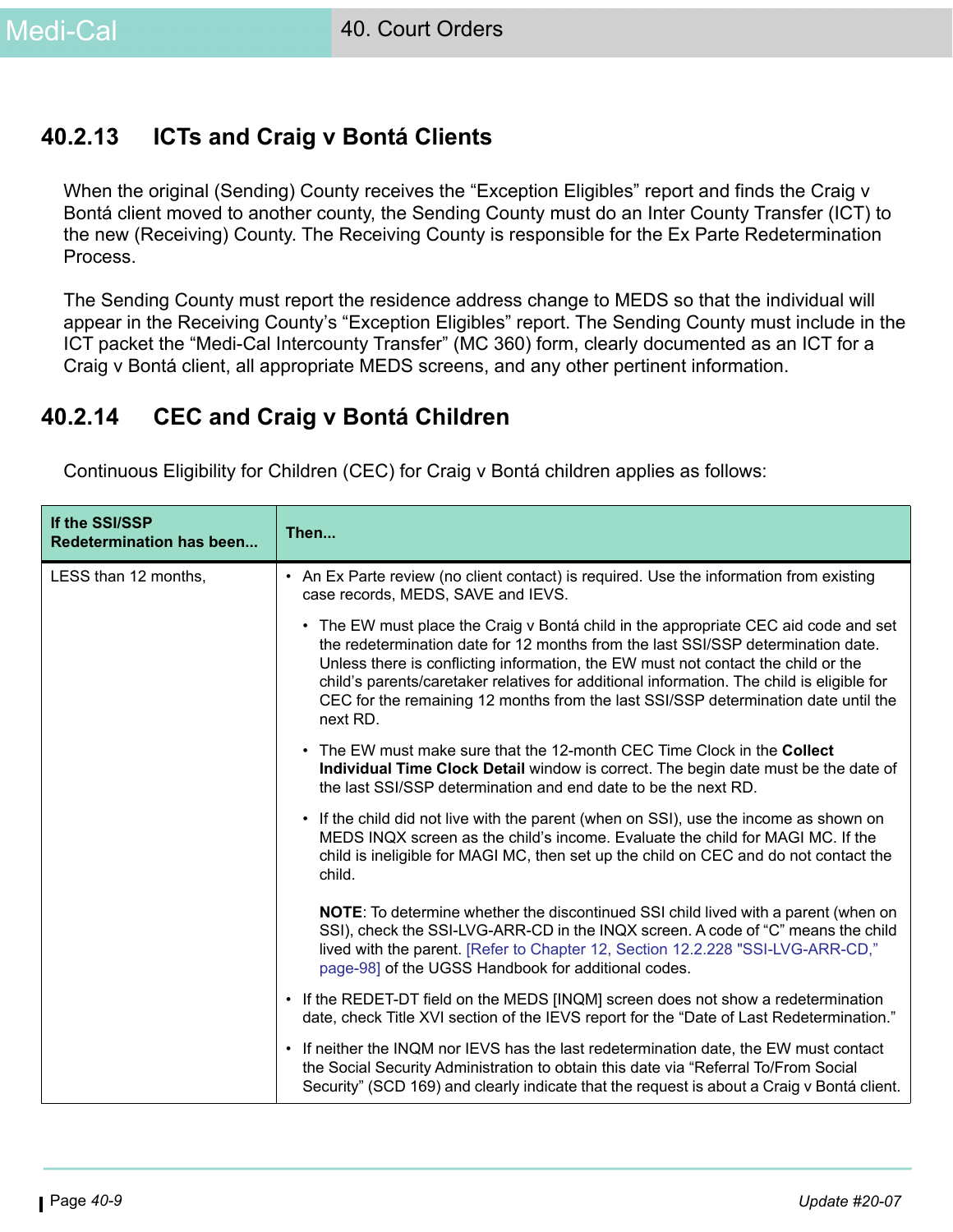| If the SSI/SSP<br><b>Redetermination has been</b> | Then                                                                                        |
|---------------------------------------------------|---------------------------------------------------------------------------------------------|
| OVER 12 months before the                         | There is no time left in the CEC "guaranteed" period, and the EW will need to follow the Ex |
| Craig v Bontá child's                             | Parte process to establish eligibility which may include contacting the child's parents.    |
| discontinuance,                                   | Upon redetermination, a new 12-month CEC period, if appropriate, begins at that time.       |

# **40.2.15 Annual Redetermination**

The annual MC Redetermination (RD) dates are as follows:

| Type of Craig v Bontá cases                              | The annual RD will be 12 months from the date the |  |
|----------------------------------------------------------|---------------------------------------------------|--|
| Persons discontinued from<br>SSI/SSP BEFORE 07/01/03,    | EW determined the client's MC eligibility.        |  |
| Persons discontinued from<br>SSI/SSP 07/01/03 and AFTER, | Client was discontinued from SSI/SSP.             |  |
|                                                          |                                                   |  |

**NOTE:** If a Craig v Bontá individual is being added to an active case, the same annual RD due date for other family members in the case applies. If CEC applies, evaluate if the child's eligibility goes beyond the family's annual RD due date. Do NOT change the existing RD due date. When the existing RD becomes due, the following applies to the former SSI child only:

- If no SOC MC is determined during the annual RD, a new 12-month CEC period begins.
- If the former SSI child is found ineligible or eligible with share of cost (SOC), the child must remain in a CEC aid code until the end of the original CEC period.

**Example:** Last SSI redetermination date was 12/2016. Child discontinued from SSI 2/2017. Child's 12-month CEC is from 1/2017 - 12/2017. RD for existing family member's case is due 6/2017. At RD, child is found eligible with SOC, the former SSI child continues on CEC for 7/2017 - 12/2017.



#### **Note:**

If MEDS or IEVS does not have the last SSI redetermination date, the EW must contact Social Security Administration to find out when the last redetermination was completed.

# **40.2.16 IHSS and Craig v Bontá Clients**

The "Exception Eligibles" report includes individuals who were discontinued from SSI/SSP. Some of these individuals received In-Home Supportive Services (IHSS) when they were discontinued from SSI/SSP. However, the "Exception Eligibles" report does not identify which clients received IHSS. These Craig v Bontá clients are mixed throughout the report with other SSI/SSP discontinued clients. However, the Ex Parte Redetermination Process is the same for all Craig v Bontá clients listed on the report.

Individuals who ONLY received IHSS and were **not** discontinued from SSI/SSP, do not fall under the Craig v Bontá lawsuit and will not be included on the "Exception Eligibles" report.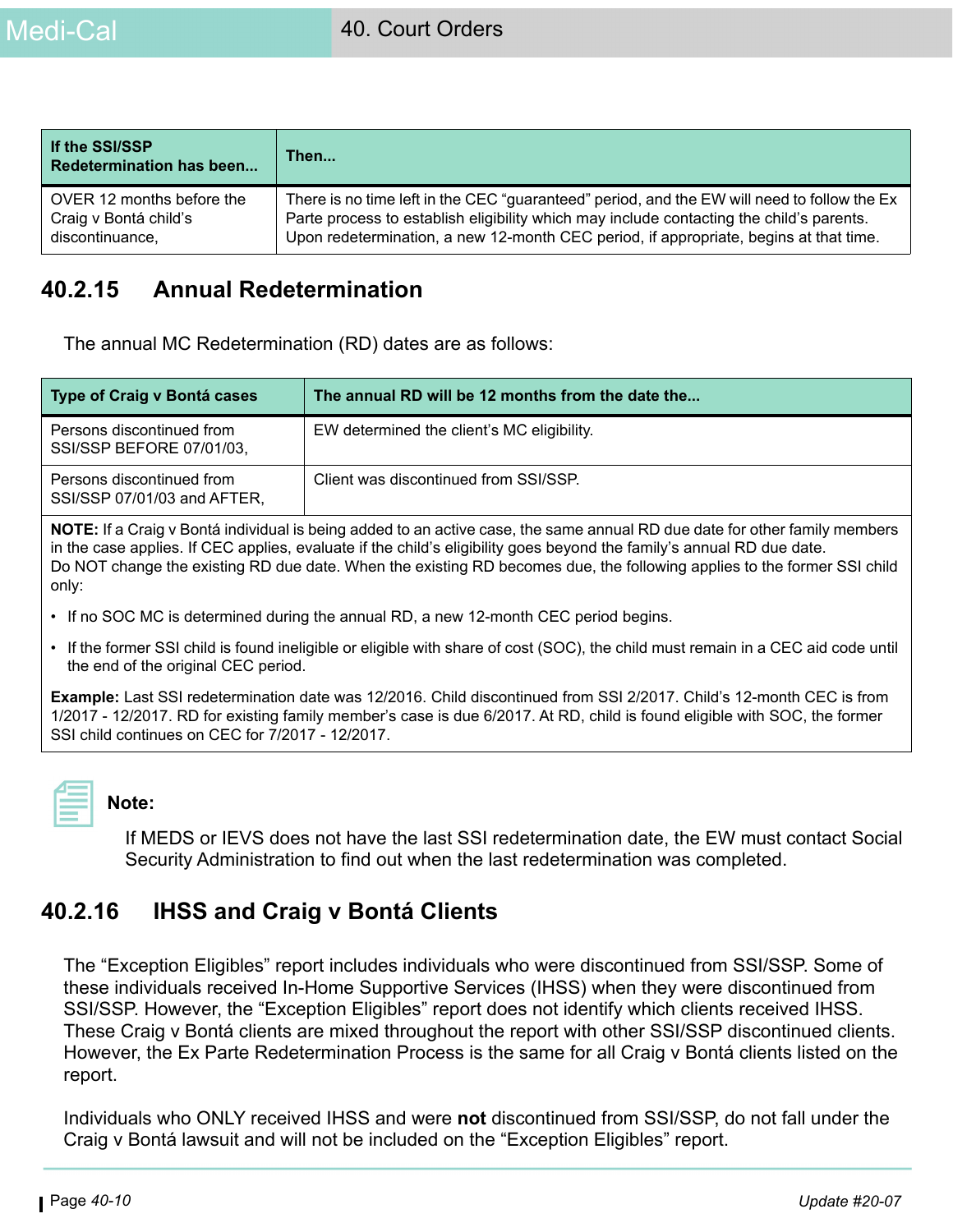### **40.2.17 Forms**

All Craig v Bontá clients must receive information regarding MC property limits and spend down.

### <span id="page-10-0"></span>**MC Informational Craig v Bontá Packet**

The packet consists of the following forms and must be provided to all Craig v Bontá clients:

- "Redetermination of Medi-Cal Benefits Coverletter" (SCD 104)
- "Medi-Cal General Property Limitations" (MC 007)
- "Rights and Responsibilities" (MC 219)
- "Keep Your Medi-Cal on Target" (SCD 391)
- "Notice Regarding Standards for Medi-Cal Eligibility" (DHCS 7007)
- "Notice Regarding Transfer of Home for Both a Married and an Unmarried Applicant/Beneficiary" (DHCS 7077A).

#### **Reminder:**

The "Medi-Cal Annual Redetermination" (MC 210 RV) and "Application for Cash Aid, Food Stamps, and/or Medical Assistance" (SAWS1) are **NOT** required for the Craig v Bontá clients MC redetermination. The "Statement of Citizenship, Alienage and Immigration Status" (MC 13) must be completed by the client ONLY when there has been a change in citizenship/immigration status.

### **40.2.18 Questions and Answers**

Questions and answers are added in the handbook to provide further clarification.

- **Question 1:** If there is no time left in the 12-month CEC period, can we mail an application form and discontinue the child if it is not received?
- **Answer 1:** No. All Craig v Bontá individuals are NOT required to complete an application or redetermination form. The ongoing MC eligibility must be determined using the Ex Parte process (ex parte review, phone contact, and MC 355). If it is determined that the child qualifies for zero SOC MC, then a new 12-month CEC period applies.
- **Question 2:** If the client fails to provide information/verification during the Ex Parte process and the client is eligible for Medicare Part A, do we set up QMB only?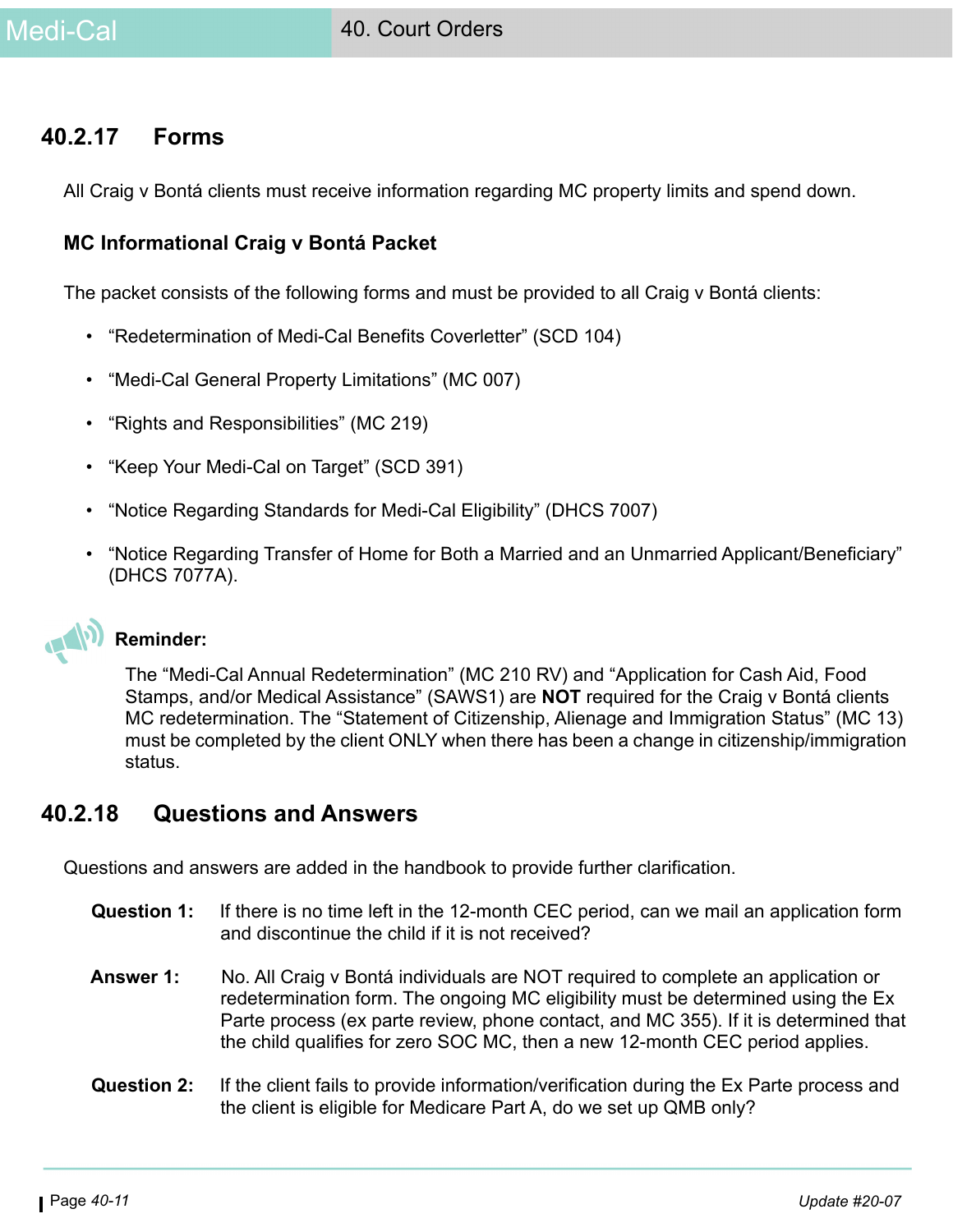- **Answer 2:** If the Ex Parte process is completed and the client failed to provide necessary information/verification, the EW must check MEDS to verify the client is back on SSI. If so, an SSI QMB only case must be set up and MC benefits discontinued.
- **Question 3:** If the client was discontinued from SSI due to cessation of disability, do we keep the case in pending status in CalWIN and leave the aid code 6E active on MEDS until a disability decision is received from DDSD?
- **Answer 3:** When the reason for SSI discontinuance is due to cessation of disability, a DDSD referral is required when the individual claims a new disabling condition not already considered by Social Security Administration. The EW may need to contact SSA. The client will be placed in the MC aid code 6N for 3 months to allow time for an appeal to Social Security. If the client loses the appeal or does not file an appeal within 3 months, then the MEDS programming logic will change the 6N aid code to a 6E aid code. [\[Refer to Chapter 40, "Loss of SSI/SSP Due to Disability Group,"](#page-6-0)  [page-7\]](#page-6-0) After the 3 months, since a Craig v Bontá individual is a MC recipient, the client can be granted Pending Disability aid code (6J/5J) until a disability decision is received from DDSD. For clients 19 - 64 years old, a MAGI MC eligibility determination should be completed.
- **Question 4:** What is the purpose of sending a limited DDSD referral for former SSI individuals discontinued for reasons other than cessation of disability?
- **Answer 4:** A limited DDSD referral must be sent to request the disability reexamination date if the client was receiving SSI based on disability and was discontinued for reasons other than cessation of disability (i.e. income, property, etc.).

# **40.3** *Crawford v Rank* **- Multiple Dwelling Home**

### **40.3.1 Issue**

Crawford v Rank identifies whether multiple dwelling units can be exempted as homes (principal residences).

# **40.3.2 Decision**

State law allows an entire multiple dwelling unit to be exempt as a home. This court order was effective January 1, 1983.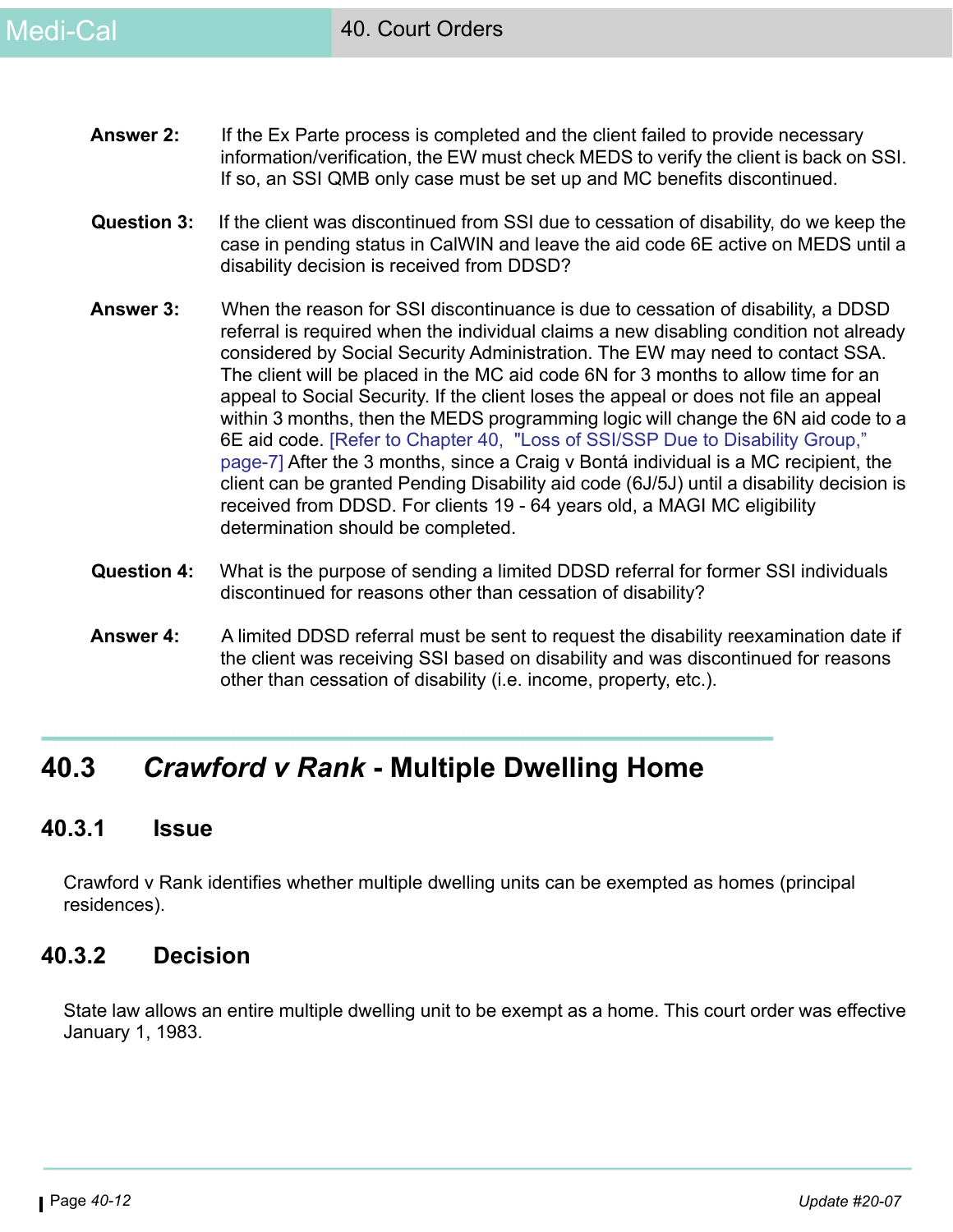# **40.4 Edwards v Kizer (also known as Edwards v Myers)**

### **40.4.1 Issue**

Effective April 30, 1982 a preliminary injunction required the continuation of zero SOC MC benefits to persons discontinued from Aid to Families with Dependent Children (AFDC - CW) until eligibility or ineligibility for MC only is completed and an adequate and timely notice is issued.

### **40.4.2 Decision**

The new provisions of the Judgment which were not previously part of the preliminary injunction are:

- 1. The modification of MEDS to allow the automatic issuance of aid code 38 based on the CW discontinuance code, and
- 2. The use of a mandated, shorter "Statement of Facts", when there is insufficient information on file to determine ongoing eligibility.

Aid code 38 continues to be a "transitional" aid code for certain persons discontinued from cash assistance. County error will be cited if *Edwards* extends beyond two months; however, aid code 38 must be continued if MC eligibility has not been determined timely.

### **40.4.3 Persons Affected**

Persons being discontinued from cash assistance under the following aid codes must be reviewed for ongoing MC eligibility as required by *Edwards*:

- CW (aid codes 30, 33, 35, 3E, 3G, 3H, 3L, 3M, 3P, 3R, 3U)
- CW-Foster Care (FC) (aid codes 40, 42, 4C, 4G)
- Refugee Cash Assistance (RCA) or Entrant Cash Assistance (ECA) (aid codes 01,08)
- Transitional Medi-Cal (TMC) (aid codes 39, 59) and Four Month Continuing (aid code 54), if ongoing MC eligibility has not been approved/denied by the end of the TMC eligibility period.

#### **RCA/ECA and** *Edwards*

Effective April 2, 1998, individuals terminated from RCA or ECA (aid codes 01 and 08) are eligible for *Edwards* benefits until the MC redetermination for ongoing MC eligibility is completed.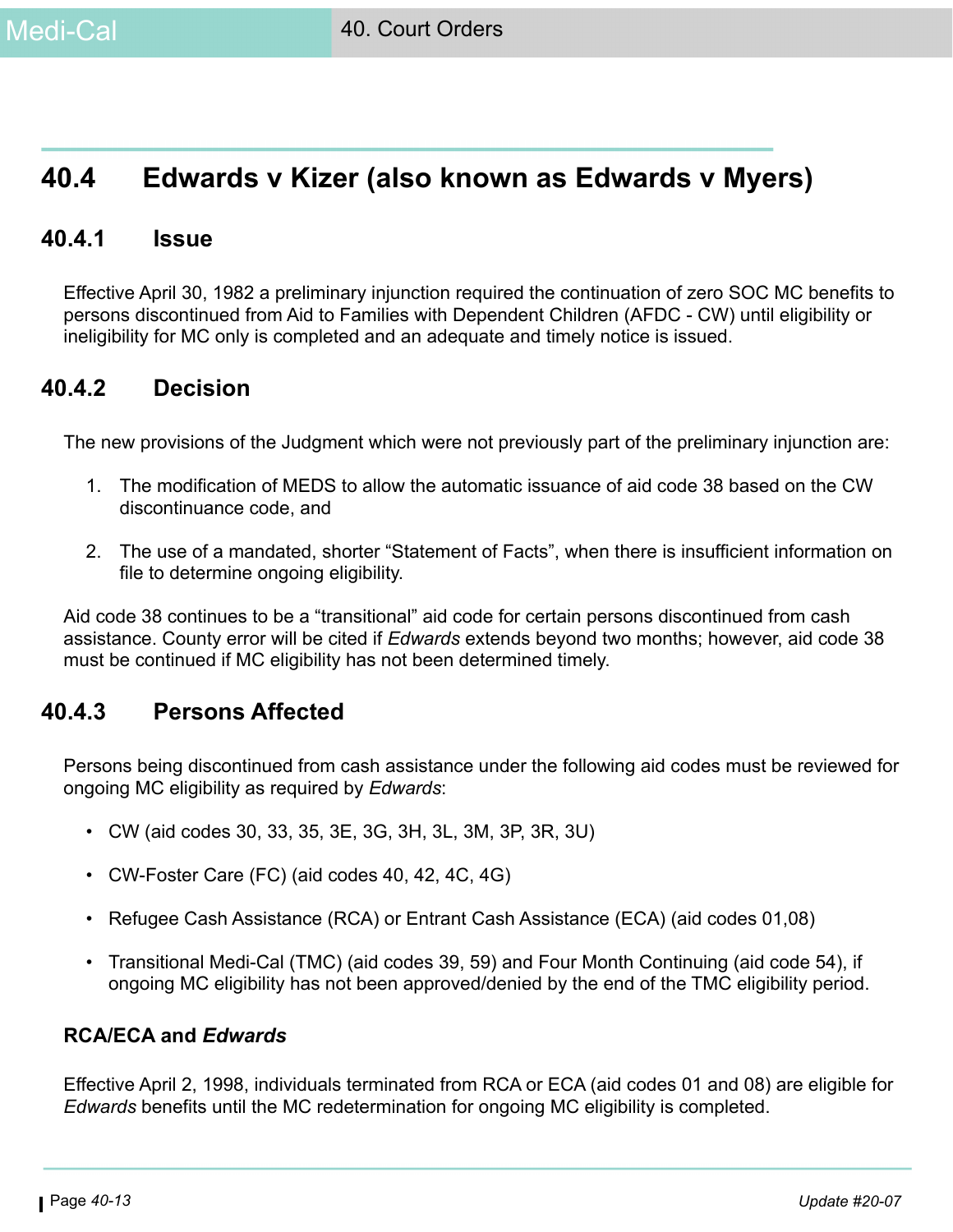# **40.4.4 Auto CalWIN/MEDS Conversion**

The State automatically issues aid code 38 benefits for the future month to individuals at MEDS Renewal when they have been active on MEDS in the current calendar month in one of the following aid codes:

01, 08, 30, 33, 35, 38, 39, 3E, 3G, 3H, 3L, 3M, 3P, 3R, 3U, 40, 42, 4C, 4G, 54, or 59

#### AND

A negative action was taken for a reason other than the following:

- Death
- CW and MC discontinued at the client's request
- Failure to cooperate with MC requirements
- Children on CW who are transferred into another county administered program (i.e., FC)
- Determined ineligible for MC
- Resident of a non-medical public institution
- Loss of California residency.

When an entire case is being discontinued for a reason other than those listed above:

- MEDS will automatically convert the case to aid code 38 at MEDS Renewal, and
- CalWIN will automatically convert the case to aid code 38 on the 5th working day of the month following the cash discontinuance. A NOA is automatically generated in this process.

#### **Note:**

EWs must manually convert any case (and send a NOA) when *Edwards* is required and/or already established on MEDS if the case was not automatically converted in CalWIN. [\[Refer to](#page-14-0)  [Chapter 40, Section 40.4.6 "Discontinuing Individuals from CalWORKs/RCA/ECA," page-15\]](#page-14-0)



### **Reminder:**

*Edwards* cases may not be transferred out of the district office until MC eligibility has been determined.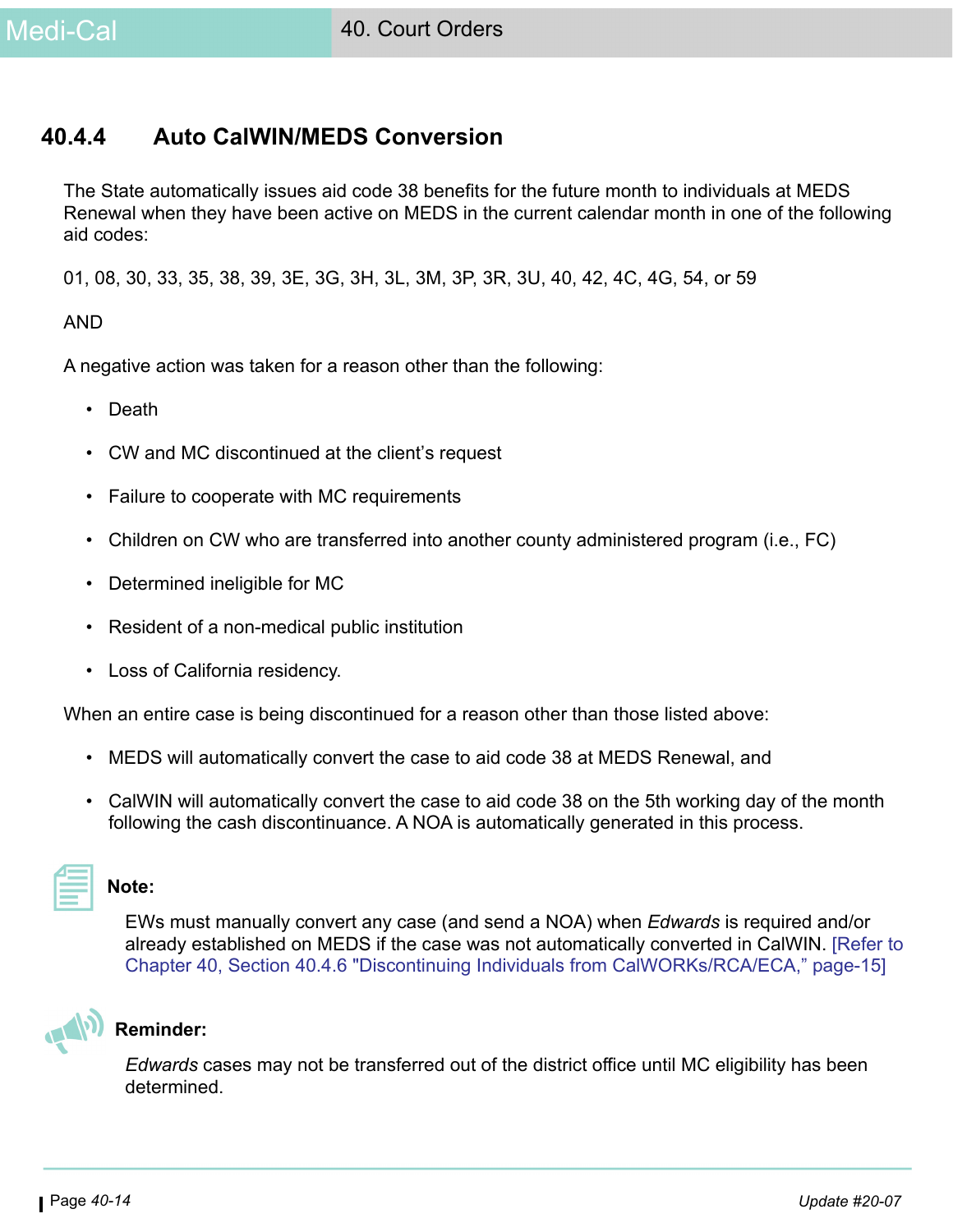

### **40.4.5 General Requirements**

Aid code 38 MC benefits are to be issued only until:

- A redetermination of ongoing eligibility can be made following the ex parte process, and
- A timely and adequate NOA is sent.

# **Note:**

An SCD 2350 is required only when the SAWS 2 PLUS on file is over 12 months old.

# <span id="page-14-0"></span>**40.4.6 Discontinuing Individuals from CalWORKs/RCA/ECA**

Individuals will automatically be converted to aid code 38 on CalWIN and MEDS the month following cash-linked program discontinuance UNLESS:

- The discontinuance is for one of the "non-*Edwards*" reasons, AND
- The action is taken before MEDS cutoff.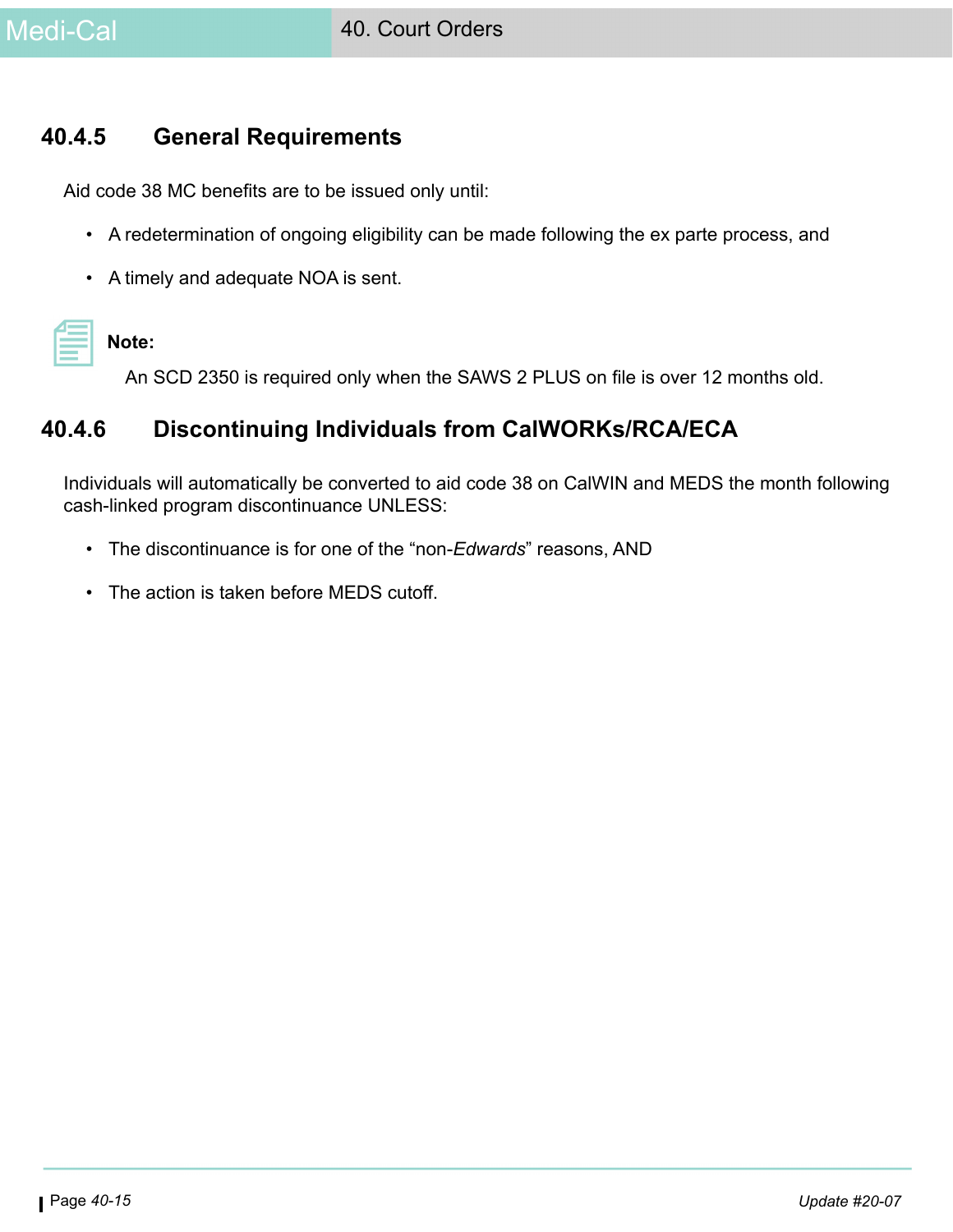# **40.4.7 Discontinuing CalWORKs/RCA/ECA Case and** *Information on File*

| If                                                                                   | Then                                                                                                                     |
|--------------------------------------------------------------------------------------|--------------------------------------------------------------------------------------------------------------------------|
| CW/RCA/ECA was discontinued due to<br>increased hours/earnings,                      | Evaluate eligibility for TMC, or Refugee Medical Assistance (RMA).                                                       |
| CW only (not RCA/ECA) was discontinued<br>due to increased child/spousal support,    | Evaluate eligibility for Four Month Continuing, aid code 54. [Refer to<br>"Four-Month Continuing," page 31-20]           |
| CW/RCA/ECA was discontinued for another<br>reason and there IS enough information on | Establish eligibility for MAGI MC and set the RD due date 12 months from<br>the date the SAWS 2 PLUS on file was signed. |
| file to establish ongoing MC,                                                        | • A 10-day NOA is needed if there will be a negative action.                                                             |
|                                                                                      | Note:                                                                                                                    |
|                                                                                      | Include an MC 219 in the next annual MC RD.                                                                              |
| Additional time/information is needed to                                             | Establish aid code 38.                                                                                                   |
| determine ongoing MC eligibility,                                                    | <b>Exception:</b>                                                                                                        |
|                                                                                      | Clients claiming disability must be set up using the appropriate aid<br>codes.                                           |
|                                                                                      | Follow the ex parte process.                                                                                             |
|                                                                                      | If information is not provided within the 30-day time frame or eligibility no<br>longer exists, discontinue aid code 38. |

# **40.4.8 MFBU Considerations**

*Edwards* (aid code 38) clients must be included in the case of other family members who are applying for MC; for example, the absent parent who has returned home. Aid code 38 clients are included as *ineligible persons* when determining the SOC for other family members. *Edwards* persons can use their medical expenses which are not covered by MC to reduce the SOC for other family members.

# **40.5** *Gibbins v Rank*

### **40.5.1 Issue**

Gibbins v Rank identifies whether spousal and child support payments should be allowed as deductions from the income of ABD-MN cases.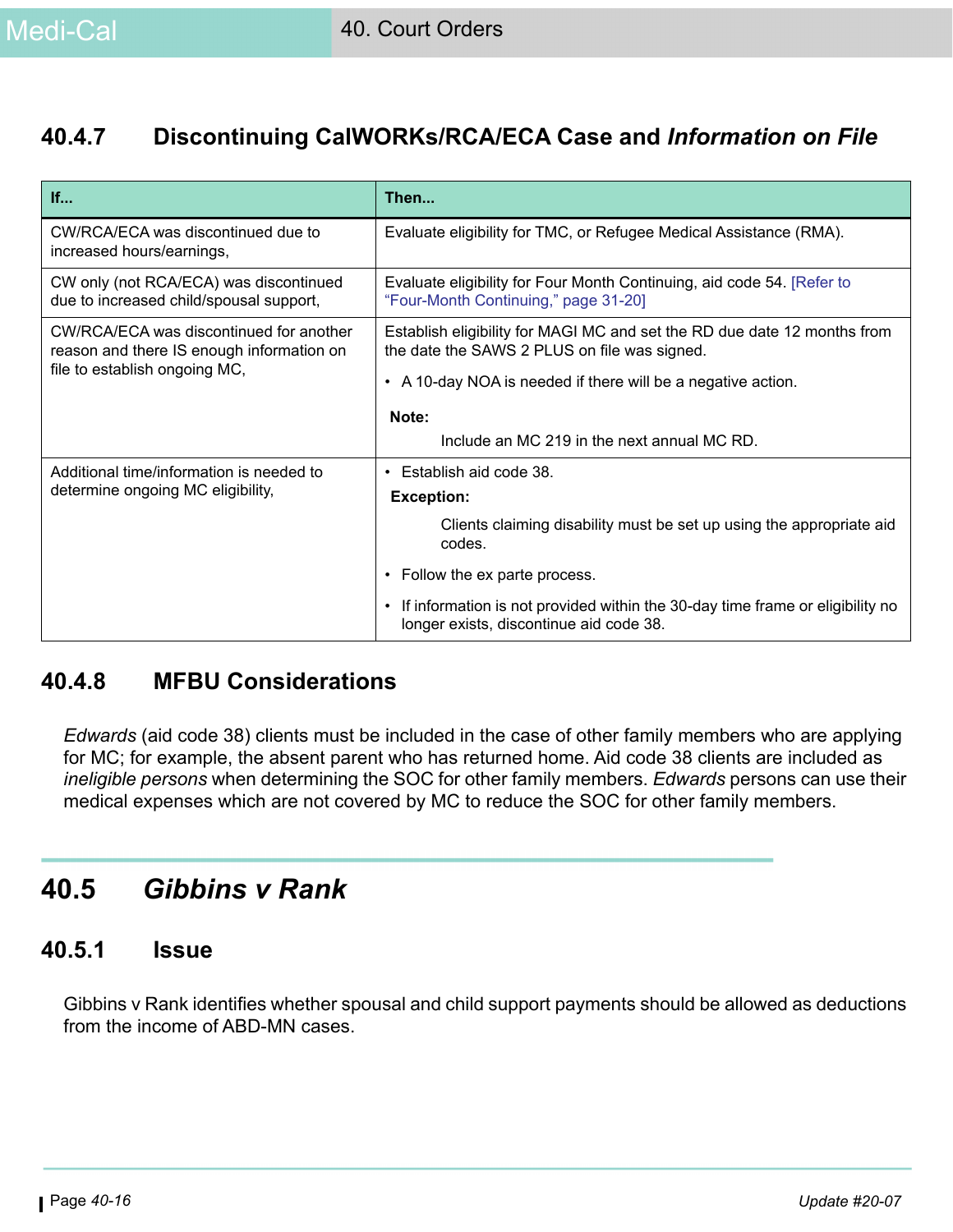# **40.5.2 Decision**

The court ordered that Medically Needy aged, blind and disabled persons be allowed court ordered spousal and child support payments as deductions from their income, retroactive to August 1, 1984.

# **40.6** *Ibarra v Dawson*

#### **40.6.1 Issue**

Ibarra v Dawson identifies whether mandatory payroll deductions were allowed in calculating SOC.

### **40.6.2 Effective Date**

Effective May 1, 1985, mandatory payroll deductions are no longer allowed when calculating the SOC for MC applicants and clients.

# **40.7** *Johnson v Rank*

### **40.7.1 Issue**

Johnson v Rank identified that LTC clients must be able to use medical expenses, including items and/or services, which are not covered by MC to help meet their SOC.

- 1. LTC clients will receive their MC cards on the first of the month.
- 2. The LTC facility will bill the client on the first of each month for the total SOC indicated on the card.
- 3. The LTC facility must pay for necessary non-covered medical services from the total SOC collected.

### **40.7.2 Decision**

Effective October 1, 1989, all MC clients in LTC facilities must obtain a physician's prescription or order for any non-covered medical or remedial drug or service, when the cost is to be applied toward the SOC amounts.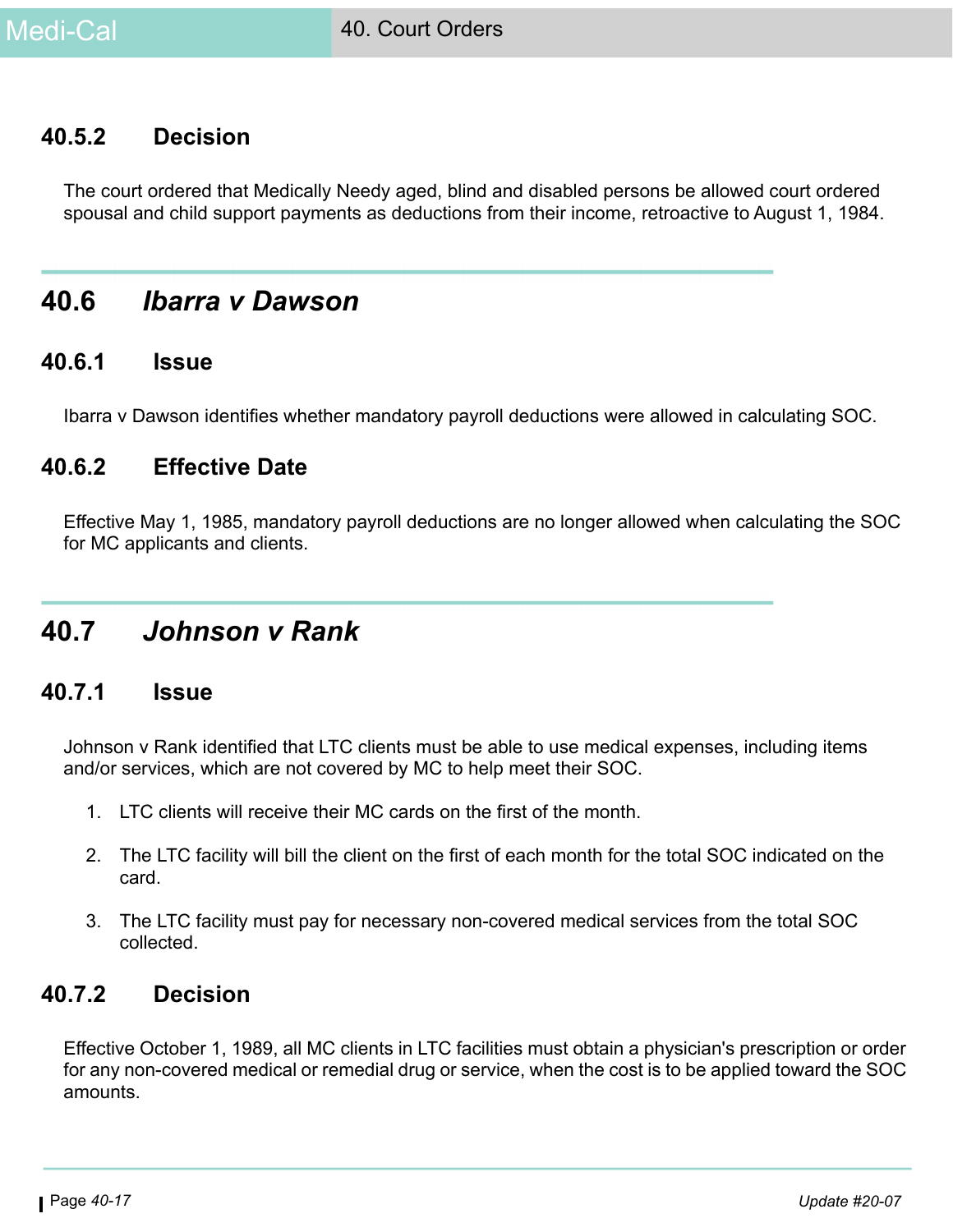# **40.8** *King v McMahon*

### **40.8.1 Issue**

*King v McMahon identifies whether King Payments* are issued to clients by the State. The State is required to pay \$100 for each month or portion of a month that the receipt of a fair hearing decision exceeds the 90-day limit.

# **40.8.2 Treatment of Payments**

*King Payments* are exempt as income and property in the month received. A *King Payment* will be **counted** as property in the month following the month of receipt.

# **40.9** *Ball v Swoap*

### **40.9.1 Issue**

Ball v Swoap identifies whether penalties should be assessed when MC final hearing decisions are not issued within 90 days from the date of request for a hearing, and whether clients whose state appeals were granted, wholly or in part, and whose decisions were not timely, should be entitled to a penalty payment of \$100 for each month of delay.

# **40.9.2 Decision**

A stipulation and order was issued on June 23, 1986, with an effective date of October 1, 1986.

# **40.9.3 Treatment of Payments**

*Ball Payments* are exempt as both income and property with **no time limit**.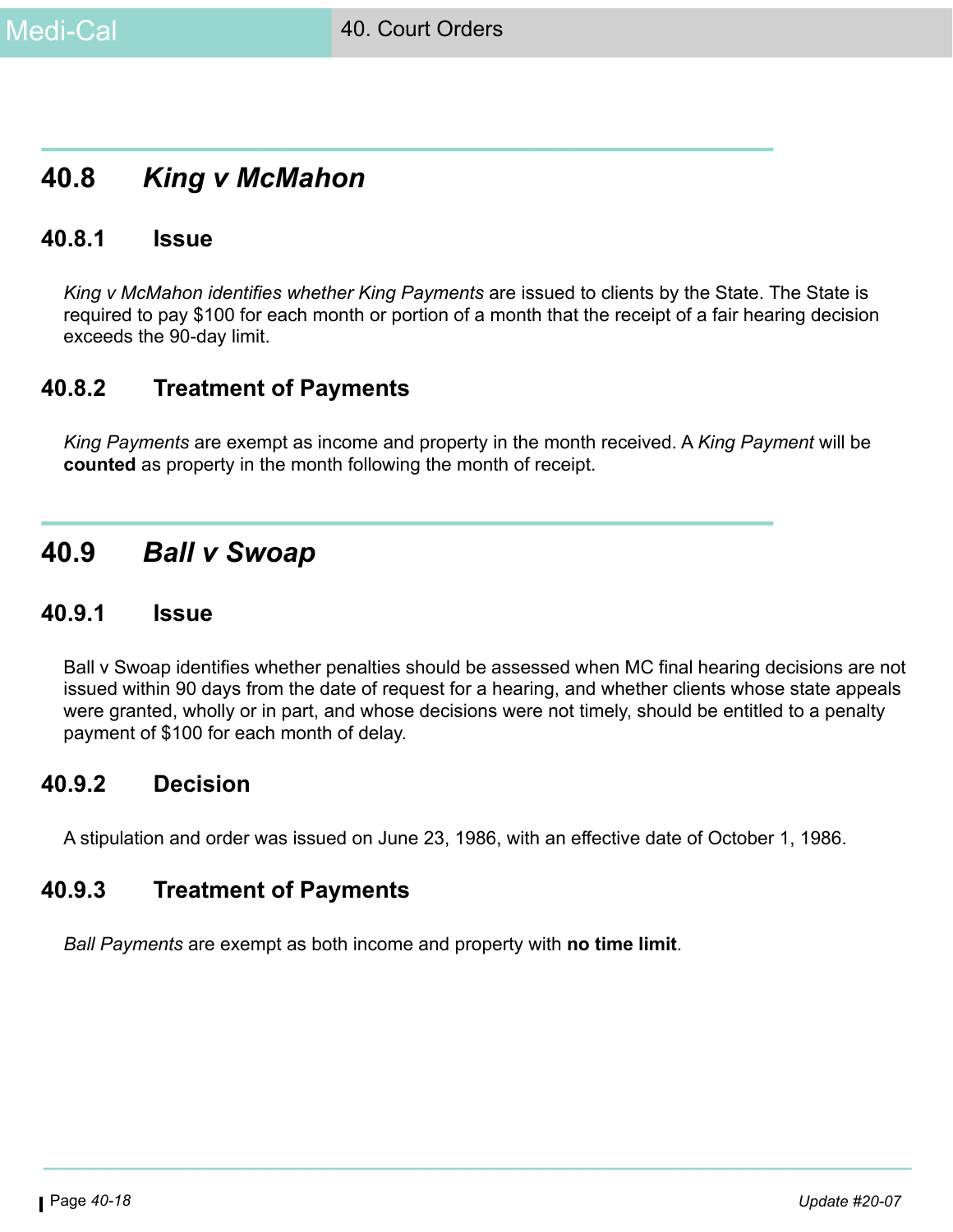# *40.10 Lomeli v. Shewry*

### **40.10.1 Issue**

Lomeli v Shewry identifies whether an applicant must apply within one year of the month of services to consider a request for retroactive coverage valid. SSI applicants would miss the deadline to apply for retroactive MC unless they are informed of the time limit.

### **40.10.2 Settlement**

DHCS agreed to inform the SSI/SSP applicants in a timely manner of their opportunity to apply for retroactive MC coverage for the three-month period before their SSI/SSP application month.

# **40.10.3 Informing Notices**

The "Important Information for SSI/SSP Applicants" (MC 19A) informs SSI/SSP applicants about the availability of retroactive MC coverage for the months before their SSI/SSP eligibility determination. Additionally, DHCS revised the "Important Medi-Cal Program Information for New Supplemental Security Income/State Supplementary Payment (SSI/SSP) Recipients" (MC 19).

### **40.10.4 MC 19A**

Effective August 1, 2011, DHCS began mailing the MC 19A notice on a monthly basis to all California residents newly eligible for SSI/SSP benefits who are not receiving MC benefits in any one of the three months immediately before the month of the SSI application. The MC 19A also includes a listing of all county offices, telephone numbers, and, the "Multilingual Language Service" (MC 4034) notice which informs the individuals of their right to have interpreter services at no cost.

# **40.10.5 MC 19**

The MC 19 was revised to reflect the changes mentioned above, as well as the following:

- A new paragraph entitled PAYMENT OF MEDICAL BILLS IN THE THREE MONTHS BEFORE THE MONTH OF YOUR SSI/SSP APPLICATION was added. This paragraph informs SSI/SSP recipients of the potential for retroactive MC coverage and how to request it.
- Paragraph PAYMENT OF PRIOR MONTH MEDICAL BILLS has been replaced with HOW TO PAY FOR PAST MEDICAL BILLS SINCE APPLYING FOR SSI/SSP. This paragraph provides information on the reimbursement process for medical/dental expenses incurred while waiting for an eligibility determination from Social Security Administration.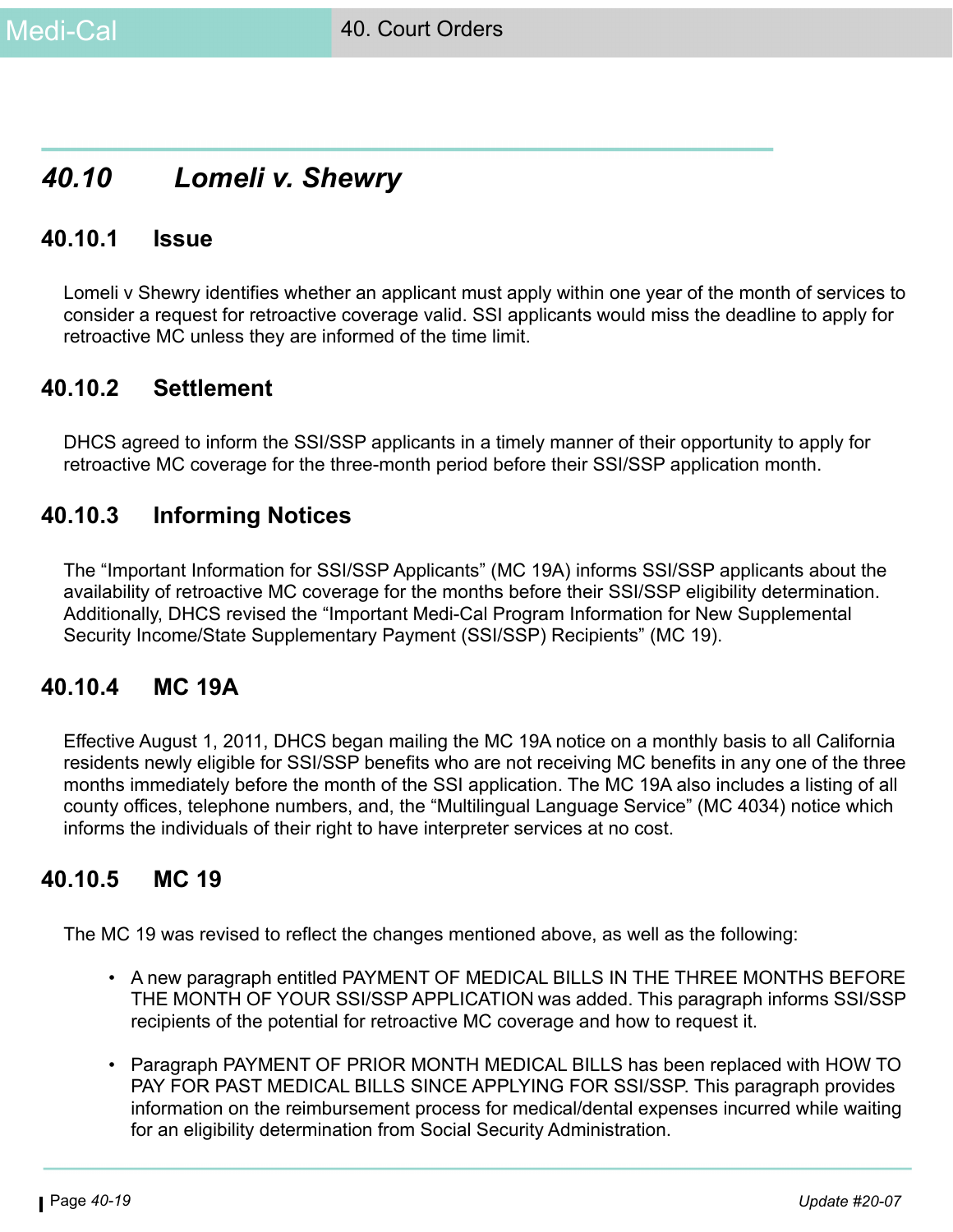• The Wide Area Telephone system e-mail address and fax number were added for individuals to request the removal of their other health coverage.

# **40.11** *Ramos v Myers*

### **40.11.1 Issue**

Ramos v Myers identifies the effect of an SSI/SSP cash grant discontinuance on a person's MC coverage.

The Craig v Bontá lawsuit superseded the Ramos v Myers court order.

# **40.12** *Saldivar v McMahon*

### **40.12.1 Issue**

Saldivar v McMahon identifies whether the Department of Social Services may provide "adequate," although not necessarily "timely," notices to applicants/clients of their appeal rights.

# **40.12.2 Decision**

As a result of this court order, clients will now submit written requests for state hearing directly to the counties. The effect of this court order is a more timely issuance of aid paid pending, and more efficient scheduling of hearings.

# **40.13** *Hunt v Kizer*

### **40.13.1 Issue**

Hunt v Kizer identifies whether old, unpaid medical bills could be used to meet a current month's SOC.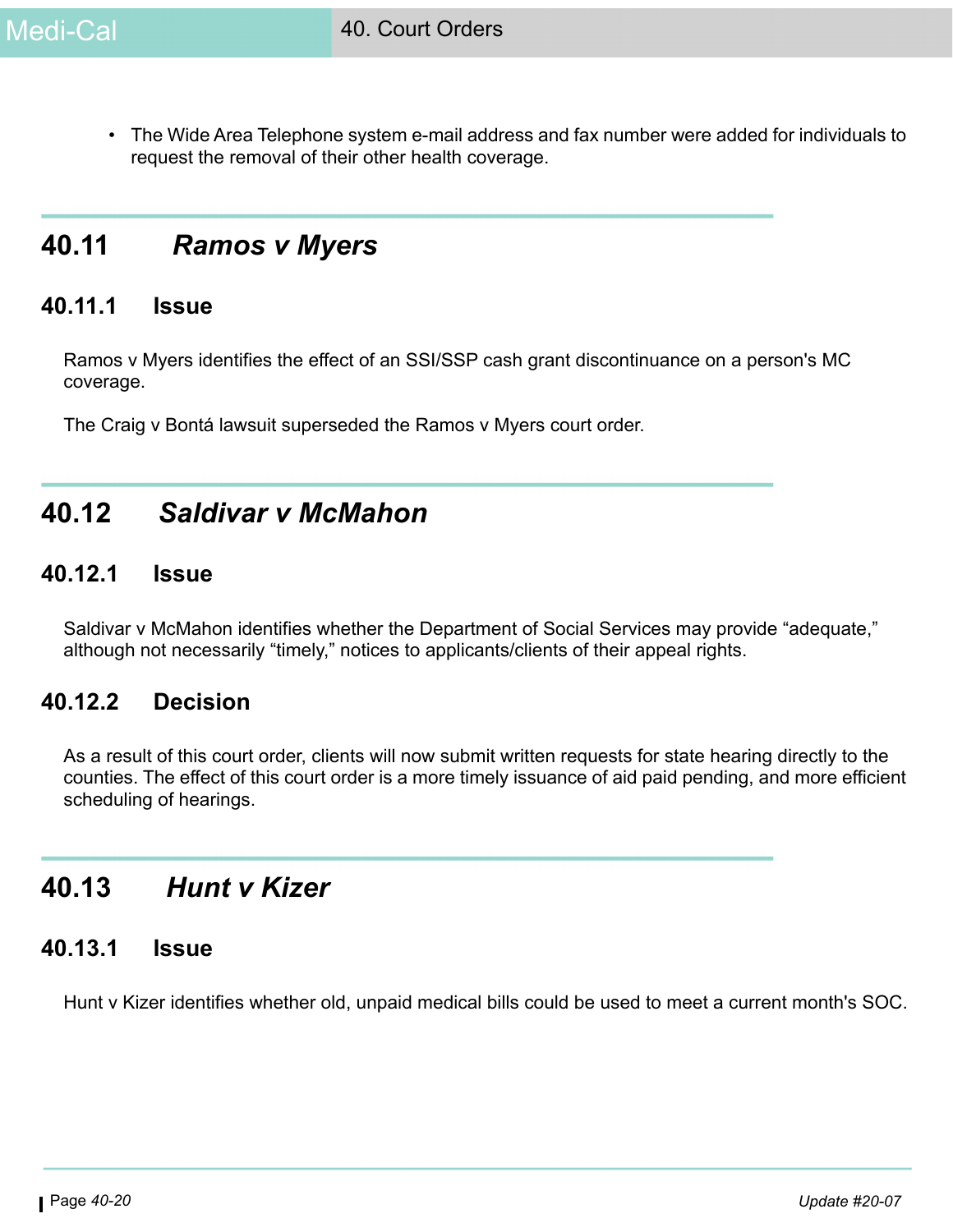# **40.13.2 Decision**

As a result of a preliminary injunction issued by the U.S. District Court, a current or future month's SOC may be reduced by any unpaid medical bill provided the client remains legally liable for the bill. Proper documentation of the bill must be provided.

### **40.13.3 EW Instructions**

[Refer to "Applying Unpaid Medical Bills to the SOC (Hunt v. Kizer)," page 27-13]

# **40.14 Radcliffe v. Coye et al.**

#### **40.14.1 Issue**

Radcliffe v Coye et al. identifies whether all MC applications based on disability be determined timely, which is within a 90-day period. If delays do occur, all MC applicants, including those who simultaneously have a pending disability case at the Social Security Administration, must be informed of any delays that may occur in the processing of their disability based MC application via a status letter.

### **40.14.2 Decision**

The following actions are required as a result of the settlement agreement:

- The state will continue to monitor the number of days DDSD applications are pending for a period of time and report that information to the plaintiffs.
- DDSD referral packets must be sent to DDSD no later than 10 calendar days after the receipt of the Statement of Facts or other statement of disability is received, except in the event of a delay due to circumstances beyond the control of the EW.
- DDSD must send a 90-day status letter to the customer when the case is in their possession and a disability decision will not be reached within 90 days.
- The EW must send a "90-Day DDSD Status Letter" (MC 179) when the DDSD packet has not been submitted to DDSD by the 80th day.

[Refer to "DDSD — EW Procedures," page 22-46]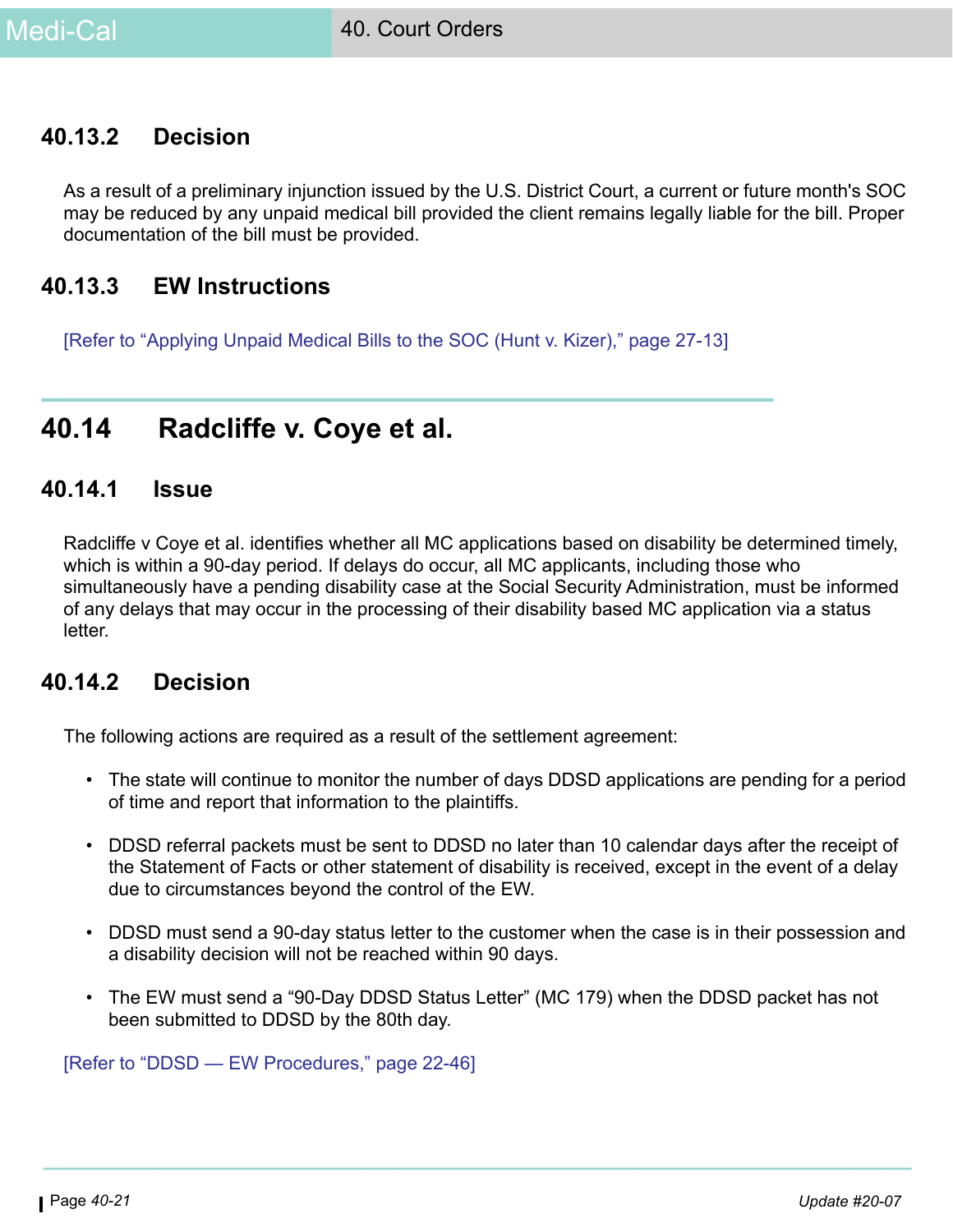# *40.15 Sawyer v Shalala, Anderson, Belshé, and Gould*

### **40.15.1 Issue**

Sawyer v Shalala, Anderson, Belshé, and Gould identifies whether AFDC-MN/MI clients must be allowed the earned income disregards against Temporary Worker's Compensation (TWC) and Temporary Disability Indemnity (TDI).

### **40.15.2 Decision**

Effective 1/1/1996, AFDC-MN/MI clients are allowed earned income disregards against TWC and TDI on all AFDC-MN/MI (not ABD-MN) cases with TWC and TDI.

### **40.15.3 Retroactive**

The retroactive portion of this claim is effective from January 1, 1991 through December 31, 1995.

# **40.16** *Tinoco v Belshé*

### **40.16.1 Issue**

Tinoco v Belshé identifies whether AFDC-MN/MI clients must be allowed the earned income disregards against State Disability Insurance Benefits (SDI/DIB).

### **40.16.2 Decision**

Effective 4/1/1996, AFDC-MN/MI clients are allowed earned income disregards against SDI/DIB on all AFDC-MN/MI (not ABD-MN) cases with SDI/DIB.

### **40.16.3 Retroactive**

The retroactive portion of this claim is effective from January 1, 1991 through March 31, 1996.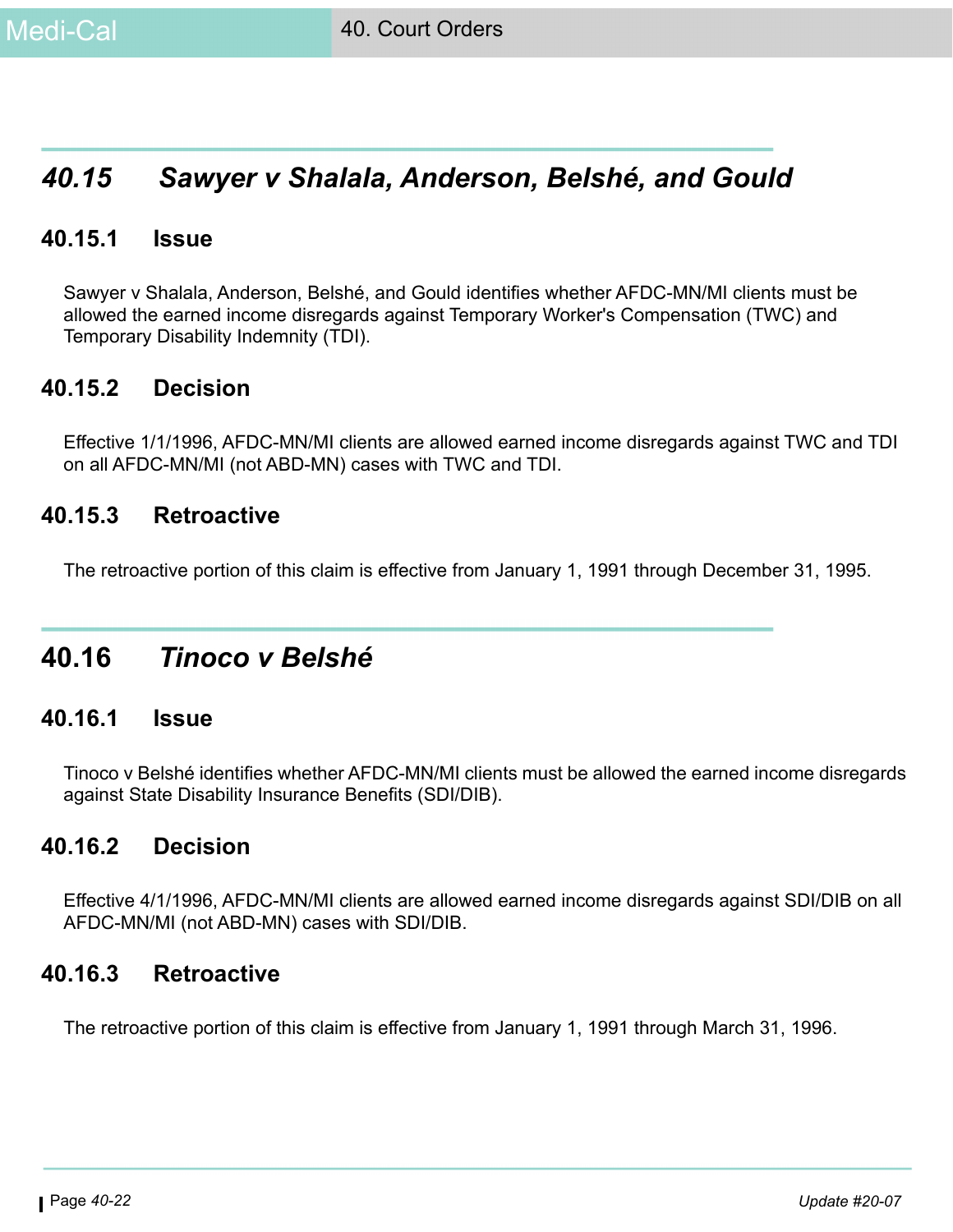# **40.17** *Gamma v Belshé*

### **40.17.1 Issue**

Gamma v Belshé identifies whether a financially responsible relative can deem income to a child in a separate MBU without allowing the relative to keep a sufficient amount of income to meet his or her own needs.

Certain individuals who had their SOC determined under *Sneede* rules ended up with the total of all the mini budget units' SOC being higher under *Sneede* budgeting procedures than under pre-*Sneede* rules.

### **40.17.2 Decision**

Effective November 1995, in order to allow each parent a deduction for his/her needs before the allocating of income to the remaining family members for whom they are responsible, rules were changed to:

• Allow each parent a \$600 deduction (Maintenance Need income level for 1) income deduction for his/her needs before equally allocating any remaining income to the family members for whom he/she is responsible (excluding him/herself).

**Note:** 

The parent may not allocate any portion of any remaining income to him/herself.

# **40.17.3 Retroactive**

The retroactive portion of *Gamma* is effective from November 1995 through July 1996.

# *40.18 Ramirez v. Belshé*

# **40.18.1 Issue**

Ramirez v Belshé identifies that the Los Angeles Superior Court ruling on June 6, 1996 that previously issued regulations about Authorized Representatives were invalid.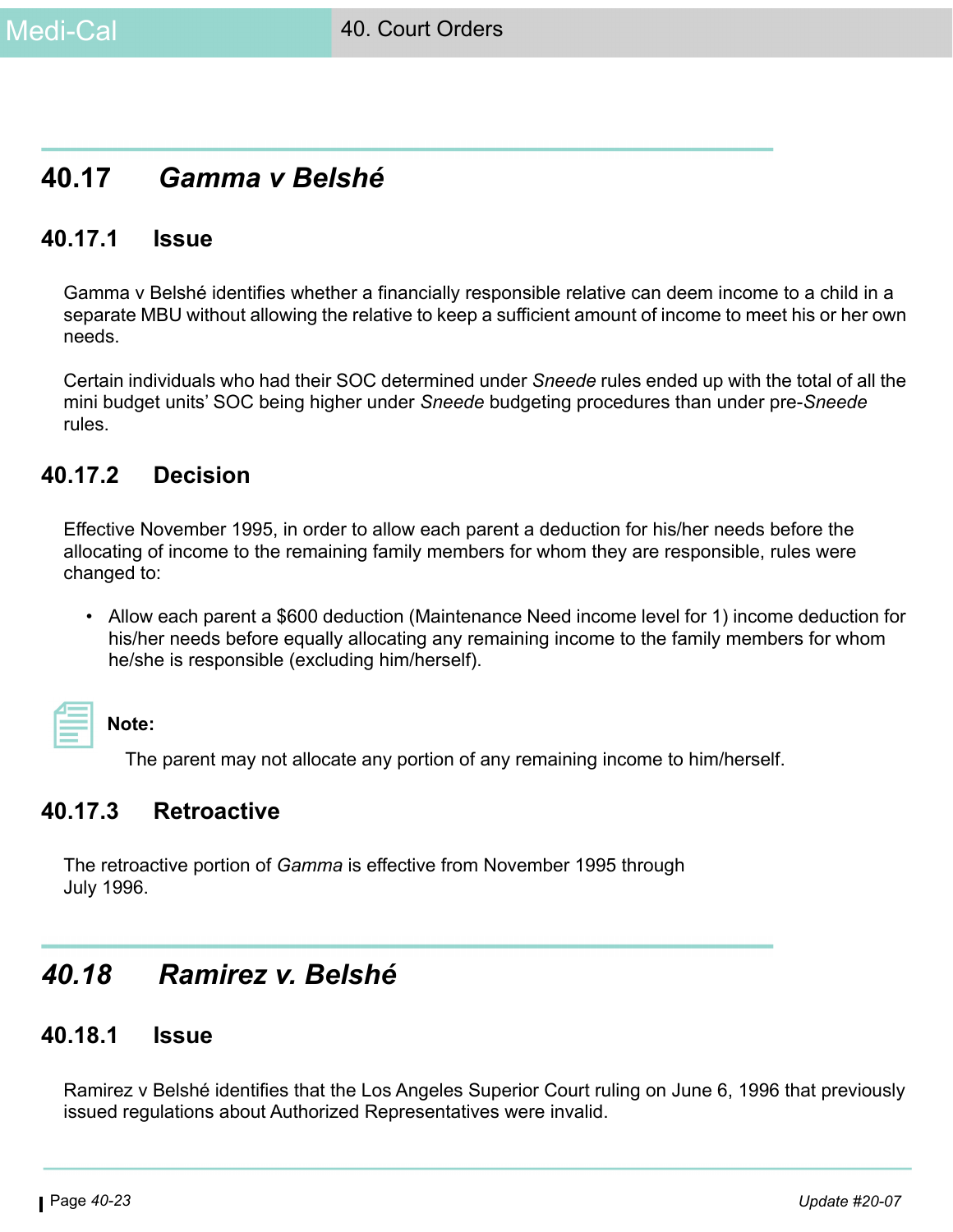# **40.18.2 Decision**

The following actions are required as a result of the settlement agreement:

- EWs must accept any form of written authorization that an applicant or client signs and dates that permits another individual to assist them in the application for and attainment of MC benefits. The forms are valid for one year from the date signed. The "Appointment of Representative" (MC 306) may continue to be used, but is no longer required and may be substituted with any authorization form of the Authorized Representative's (AR) choice.
- Any individual who has been designated as an AR is permitted to review the applicant's or client's case record with or without the applicant or client being present. Copies of documents which the client has submitted may be provided to the AR if requested.

# *40.19 Latino Coalition for a Healthy California v. Belshé*

### **40.19.1 Issue**

Latino Coalition for a Healthy California v Belshé identifies whether or not an applicant or client for MC who is in possession of a Border Crossing Card or short-term Visa is to be automatically considered a non-resident of California.

On February 4, 1999, the San Francisco Superior Court ruled that previously issued regulations about California Residency and possession of a current and valid Border Crossing Card or short-term Visa were invalid

# **40.19.2 Decision**

Possession of a current and valid non-immigrant visa that allows entry into the United States for a period of less than one year is NOT, by itself, evidence that the person possessing such a document is not a resident of California.

The following actions are required as a result of the *Latino Coalition v. Belshé* settlement agreement:

- 1. A person's declaration on the "Single Streamlined Application (SSApp)" (CCFRM 604) or on the "Statement of Facts for Cash Aid, CalFresh, and Medi-Cal" (SAWS 2 PLUS), together with evidence of residency must be accepted for purposes of establishing residence, UNLESS THERE IS EVIDENCE TO THE CONTRARY.
- 2. The EW must determine California residency based on the preponderance of evidence (proof of residency/intent to reside) provided by the applicant.